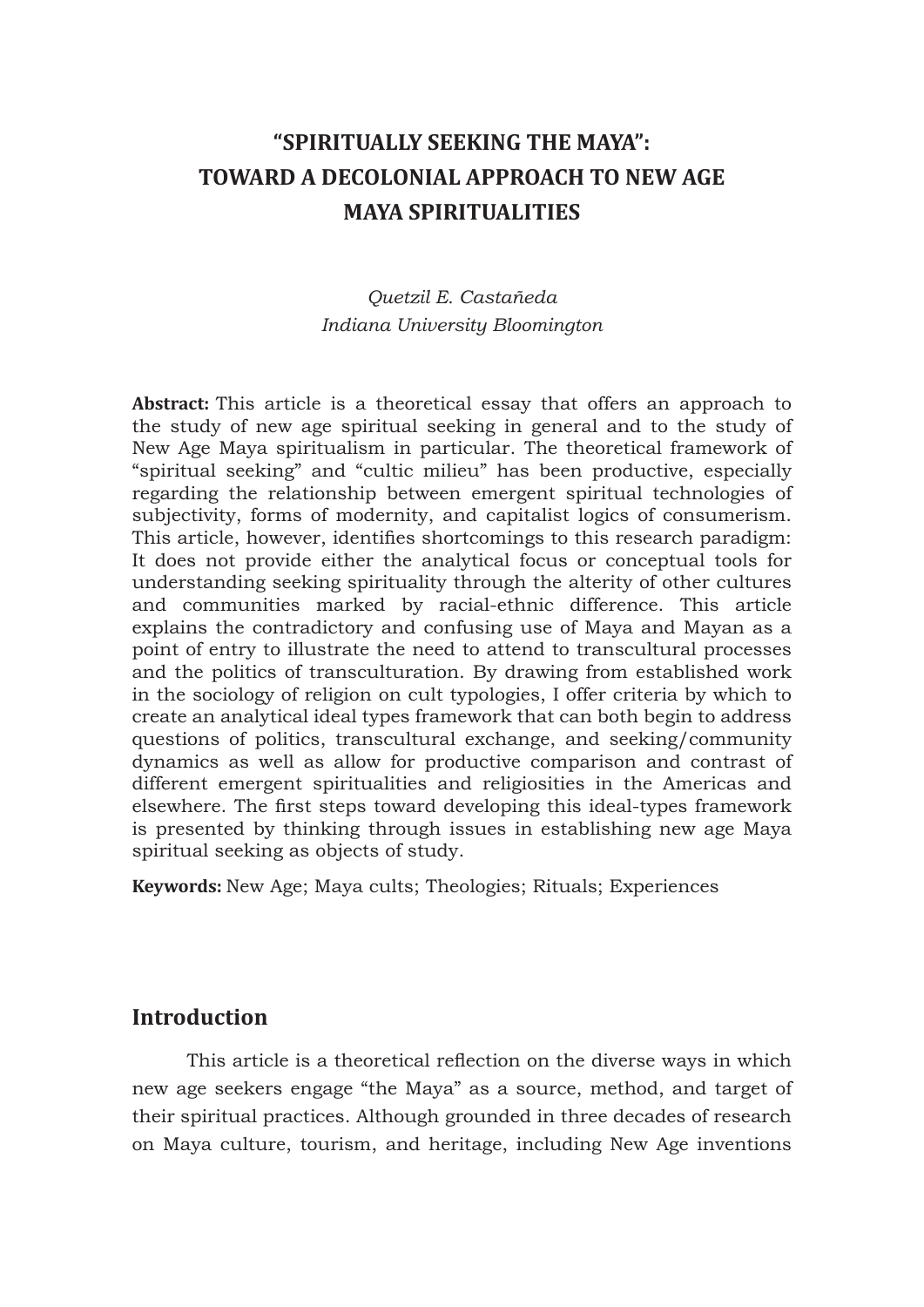of Maya culture, this is neither a textual analysis of Maya spiritual literature nor an analysis of ethnographic research (see Castañeda, 2019, 2005, 1996; Himpele & Castañeda, 1997).<sup>1</sup> It is also not in any sense a review and assessment of research in the study of New Age movement or spiritualities, much less the field of Latin American religions/ spiritualities. Instead, this is a programmatic essay on the study of the new age movement in general via questions about how to conceptualize and investigate spiritual seeking of the Maya in particular.

Spiritual seeking as a concept was developed in light of the limitations of studying new age phenomena in terms of cults and NRM (Campbell, 1972; Dawson, 2003; Hanegraaf, 1996; Hammer & Rothstein,  $2012$ ; Oliver,  $2012$ ).<sup>2</sup> This theoretical turn cleared the space to articulate a new object of study: the relationship between "spiritual seeking" and the "society of seekers."3 Spiritual seeking has been and is a key descriptive concept that focuses analysis on both the heterogeneity of new forms of religiosities and of the cultic milieu in terms of the "society" of consumer capitalism and (post)modernity that generates these new forms of spiritualized subjectivities (e.g. Fuller, 1989, 2001; Heelas, 2008, 1998, 1996; Redden, 2005). However, this analytical framework for studying the new age movement and cultic milieu is mostly developed by a Europe-based sociology of religion that primarily focuses on "Western" spiritual cultures of Europe and to some extent the US and Canada. These works are illuminating and interesting, but not altogether useful for understanding the Americas, specifically the underlying transcultural dynamics of syncretism, cultural appropriation, and hybridity, on the one hand, and the politics and power configurations of these transcultural processes, on the other hand.4 My pointed use of the term Americas even "our" Americas—shifts our analytical and theoretical attention not simply out of the narrow purview of anglophone US and Canada and the attendant Eurocentrism (i.e., privileging of a specific presumption of "Western" civilization and religiosities) to include Latin America, but also points to the history of forging nations, cultures, and religions in the dynamics between nations, races, mentalities, indigeneities, and (neo)colonialities throughout the hemisphere. For a long time now, an array of scholars from diverse fields and theoretical traditions have demonstrated that modernity and coloniality are intricately intertwined (e.g. Bambra & Holmwood, 2021; Mignolo, 2011, 2021; Mignolo &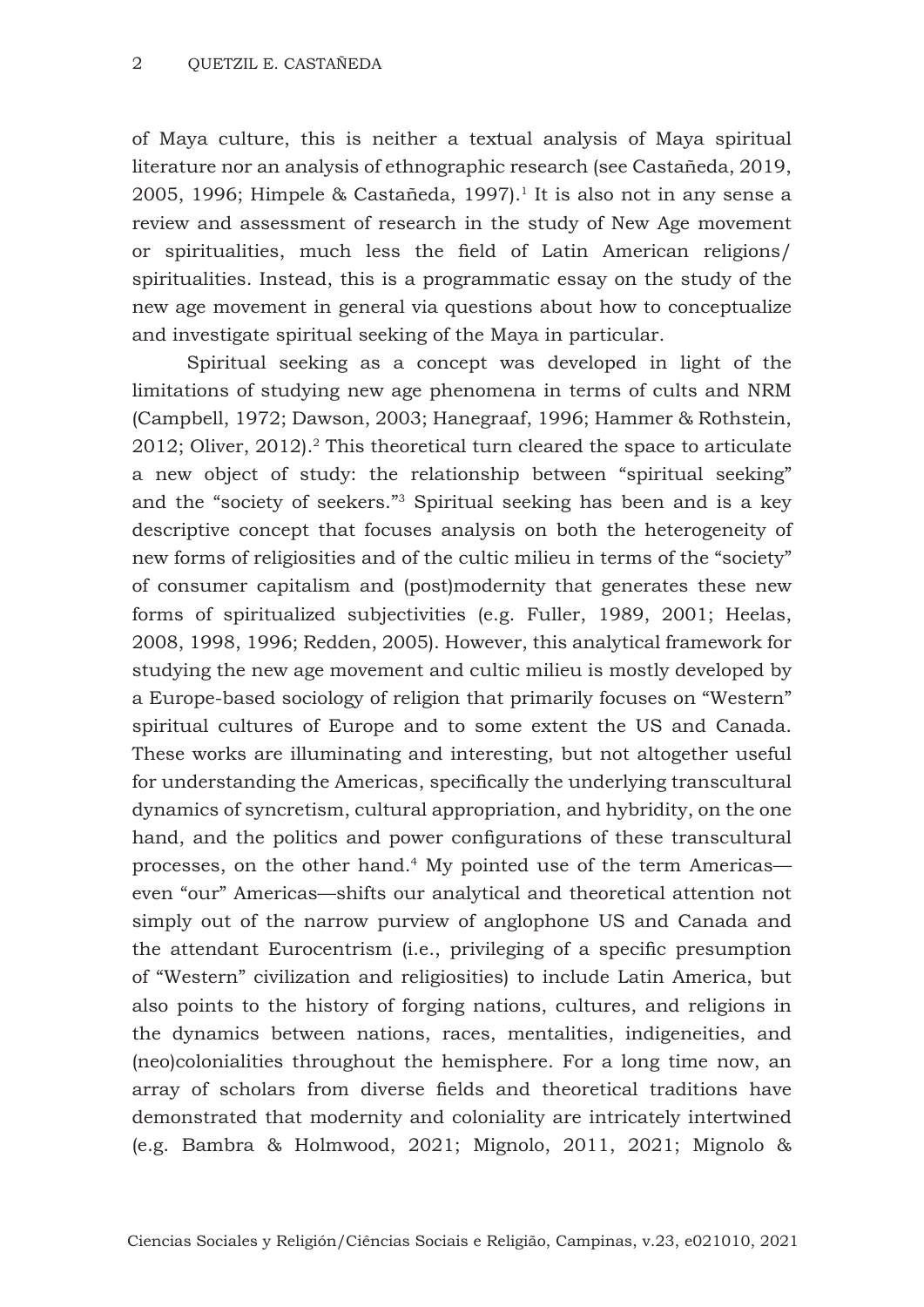Walsh, 2018). To theorize or investigate New Age spiritualities in terms of modernity without rigorous attention to the coloniality constitutive of capitalism and modernities, is only to reproduce the neocolonial, Eurocentric epistemologies that perpetuates disenfranchisement and marginalization. There is, in other words, the need to develop a decolonial thinking and analyses of spiritualities, not just of religion (Fitzgerald, 2020; Nye, 2019; Yountae, 2020).

Thus, while the theoretical innovation of the conceptual binary seeking/society of seekers has been quite productive, the "middle" region (cults, NRM, communities, religions) that was purposefully sidelined as a primary focus must be reinstated as crucial primary objects of investigation and frames of analysis. This article is an initial rethinking of this paradigm of how to study new age religiosities and spiritualities in the Americas via the case of spiritual seeking the Maya. In order to begin to grasp the heterology and heterogeneity of these phenomena in such a way that allows for the investigation of transcultural dynamics and for the politics/political processes of transculturation, I advocate for the development of a more thorough typology of seeking, specifically that takes into account cultural communities, cult forms, and transcultural interactions. This article therefore begins this work by discussing key questions in studying New Age Maya spiritualism and proposing criteria for creating an analytical ideal-types framework.5

This article is organized in three sections. First, I explain my terminology of "spiritual seeking" that introduces the problem of "leadership" and nomenclature. In this context, I point to some shortcomings that I perceive in the study of new (age) spiritualties and thus I propose a shift in focus in the adaptation of the new age theoretical paradigm to the Americas. Second, I discuss the confusing and contradictory uses of the words Maya and Mayan in academic and popular understandings. My goal is not only to clarify the correct usage of \*Mayan as the ethnonym of Maya peoples, but to draw out the significance of the common misuse of these words for the study of spiritual seeking of the Maya. These first two sections are necessary to clear a space for the preliminary presentation, in the third and fourth sections, of an ideal types analytical framework that I am currently developing. The framework I present is neither an ethnography nor a textual reading and does not present ethnographic or exegetical analyses: It is offered as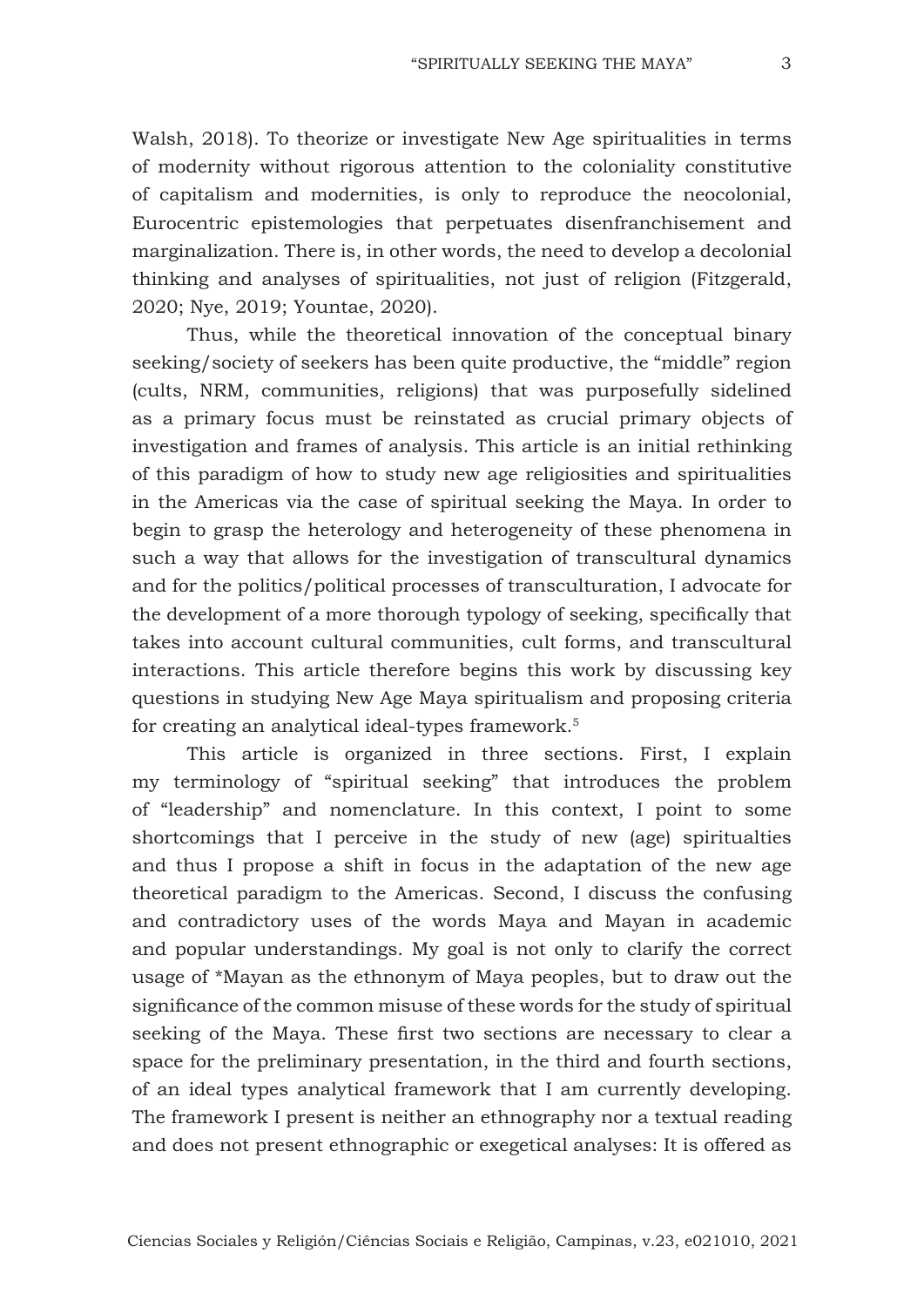initial steps in the development of a theoretical and programmatic vision for research.

### **New Age Maya Spiritualism: Seeking and Shortcomings**

The heterogeneity and heterology of religiosities related to the Maya are quite extensive. The task of comprehensively grasping the diversity of these is quite daunting even as the unity is defined by criterion that "the Maya" are the target, source, motivation, method, goal, means, medium, or mode of spiritual seeking. While this diagnostic might seem to ground and set the parameters of a definitive object of study, this criterion is quite porous: It allows an inclusive understanding of what is articulated as spiritually seeking the Maya. As is typical of new age spiritualities in general, there seems to be little (sociological) "there-there" or persistently visible and identifiable ethnographic communities of New Age Maya spiritualism: There are no established (or consensually recognized) institutional structures, community forms of organization, spiritualtherapeutic practices, norms and criteria of training to be either a spiritual "leader," a practitioner, or a believer. There is no ethnographic specificity (of persons, places, beliefs, texts, practices, experiences) to New Age Maya spiritualism. Instead, there are only dispersed multiplicities and heterologies that nonetheless form a diffuse movement, even arguably "a" "religion." What provides some degree of substantive consistency or solidity is the constellation of theological and therapeutic-spiritual texts that emerged beginning in the 1970s, increased in the 1980s, and that proliferated and took shape as the 2012 phenomenon. I borrow Hoopes and Whitesides' label of Mayanism to refer the academic, spiritualist, and popular literatures generated by and articulated to the question of the spiritual meanings/messages of Maya culture, specifically, for example, the Maya calendar (Hoopes, n.d., 2011a, 2011b, 2011c; Whitesides & Hoopes, 2012, 2014; see also Aveni, 2009; Restall & Solari, 2011; van Stone, 2010). As these authors effectively demonstrate, engagement with "the Maya" goes much deeper than the  $1970s$  into the  $19<sup>th</sup>$  century and pervades literatures and discourses one might not otherwise anticipate as having anything to do with either the Maya or with spiritualism.

New Age Maya spiritualism, then, should be understood to have three facets. In theoretical terms, it is a cultic milieu and movement in the manner elaborated by Hanegraaf (1996: 14-18, 97, 514-522; see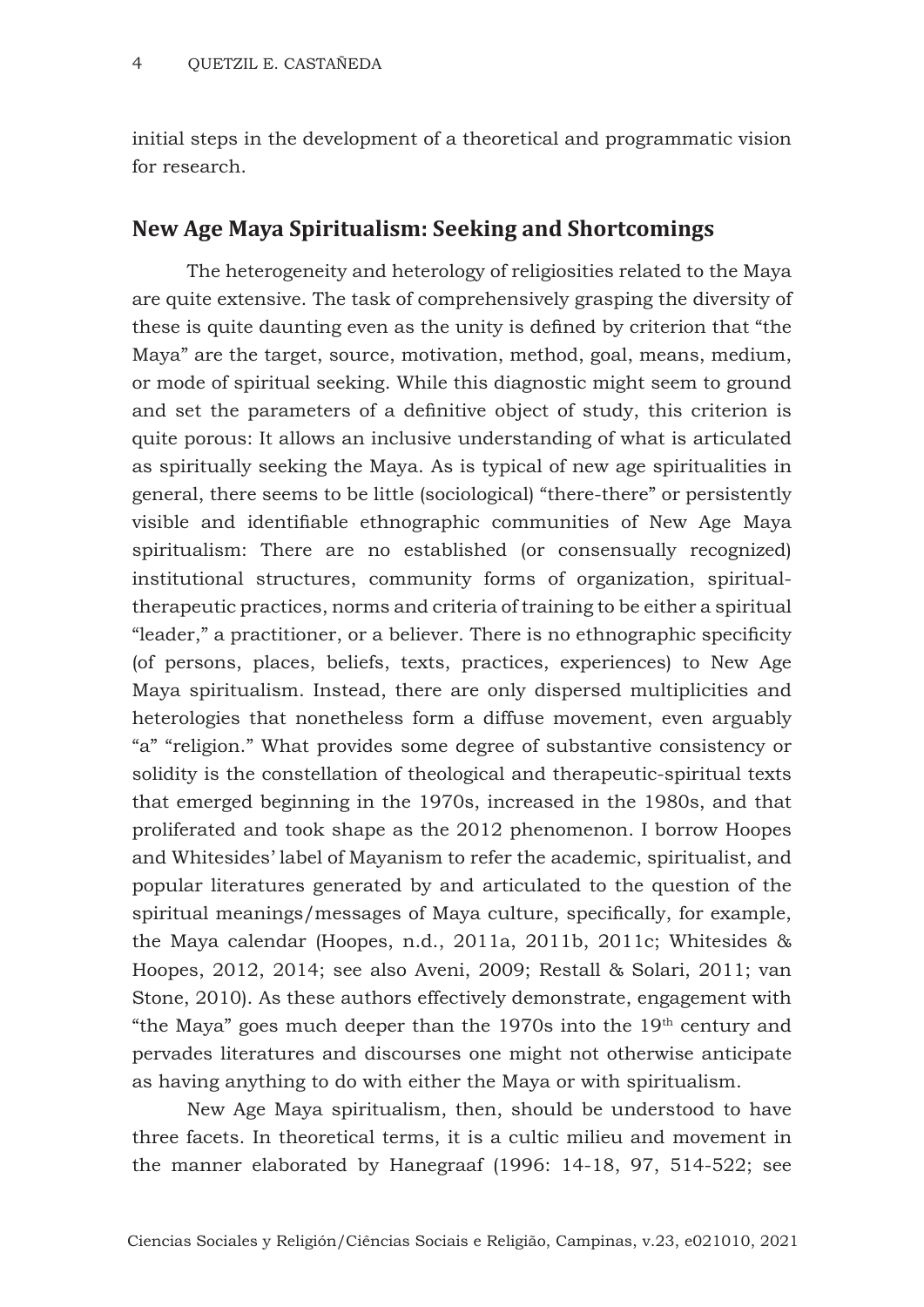also Campbell, 1972). It is also in some empirical measure "a religion" and a diffused cultural (if not precisely religious) "movement" articulated by Mayanism—that is the aforementioned extensive corpus of texts spawned in no small measure by and orbiting around the work of José Argüelles (e.g. 1987, 1988, 2002, 2011). New Age Maya spiritualism however is not simply this diverse range of theological and therapeutic texts. It is also a heterological series of spiritual practices, locations, activities, understandings, and communities—including potential selfidentification as a spiritual seeking "Mayan"—that have no clear and definitive sociological shape, ethnographic specificity, and geographic location. Thus, there is a fundamental ethnographic problem of studying new age Maya spiritualities: If spirituality and spiritual seeking is to mean something more and other than a set of spiritual treatises and literal text-based discourses that invoke "the Maya," how are we to study it and—more significantly—why? How is the heterogeneity of seeking the Maya as embodied, lived experiences and practices to be analytically constituted as objects to be investigated and what can be among the goals of understanding?

This is, of course, the general problem of studying new age spiritualities that scholars have grappled with over the last thirty plus years (e.g. Dawson, 2003, 2006; Fuller, 1989, 2001; Hammer & Rothstein, 2012; Heelas, 2008, 1998, 1996; Oliver, 2012; Pike, 2004; Redden, 2005). Methodologically, solutions have been developed based on finding these ephemeral communities in whatever type of corporate, momentary, or virtual form they may exist, especially in relation to those venues and forms of marketing spiritual seeking: conferences, lectures, workshops, websites/blogs, retreats, therapeutic venues and treatments, locations in the public sphere that are marked for any everyday social interaction (e.g. coffee shops and bookstores; see Fuller, 2001: 153-174), pilgrimages, and other activities or locations that do not fit the model of institutionally organized forms of religiosities (churches, temples, etc.). Theoretically, these solutions are intimately articulated to the conceptual framework of seeking/seekers and cultic milieu: These concepts were devised to shift priority and attention away from the more sociologically formalized and visible cults, and NRMs to individuals seeking spiritual "fixes" of various types through spiritual consumerism and the analysis of these self-focused individuated activities and experiences in relation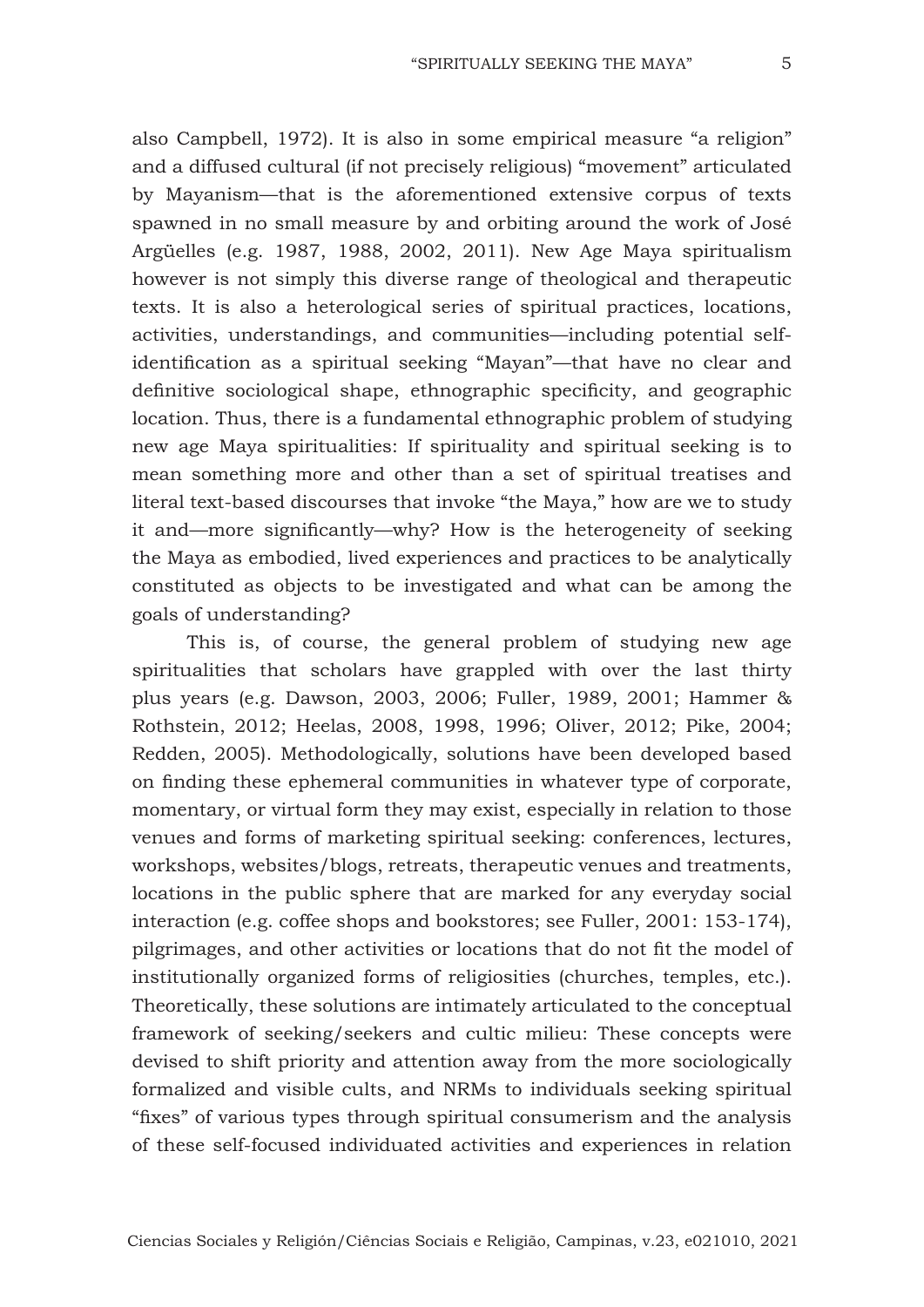to the fluid, momentary, mobile, and ephemeral communities and communitas that are created. Analytically, this approach has resulted in provocative and persuasive interpretations of the relationship between new forms of subjectivity and self-making—that is, spiritual seeking in relation to modernities and capitalism—that is, to cultural milieu constitutive of the "society" of seekers.

While this paradigmatic approach has yielded significant and stimulating results, the framework is not altogether useful for the study of the new age movement (in the most inclusive sense) in the Americas. This term references not simply "Latin" America as if somehow different than Canada and the US.<sup>6</sup> Rather, the foundational violence of colonialism and European settler colonization throughout the hemisphere entailed wholesale cultural and racial mixings that constituted a different context than the "Western" spiritualities and their locations in Europe and anglophone Americas, that have tended to be the focus of new age scholarship. In the Americas, new age spiritual seeking—past and present—is to a great extent constituted by seeking the cultural alterity of ex-colonized, enslaved, and otherwise marginalized peoples. While certainly it can be contested and debated, I would argue that even the establishment of religiosities that do not seem to have this characteristic are grounded in a history of Christian colonialism and evangelism: In other words, the colonizing religions that were implanted from Europe are directly shaped and informed by a history of negotiating the alterity of cultural and racial others in contexts of transcultural "contact," dynamics, and exchange. This is indisputable in the cases of Spanish and Portuguese colonialisms, but less visible, perhaps, in English colonization: Pearce (1988: 3-49; see also Jennings, 2010) tracks how the different colonizer religions of what was to become the US forged specific modes of engaging Indigenous peoples in constituting their churches in the white settler colonies and the colonist mentality that was constitutive of the nation-state that later emerged.

One essential move in this direction is to reinstate the sociological "middle" region (cults, NRM, religions, sociohistorical contexts of communities, and communities of cultural and racial difference) between seeking and the society of seekers that generates seeking. Bringing these back into play as objects and elements of study allows for both the politics and political processes, on the one hand, and for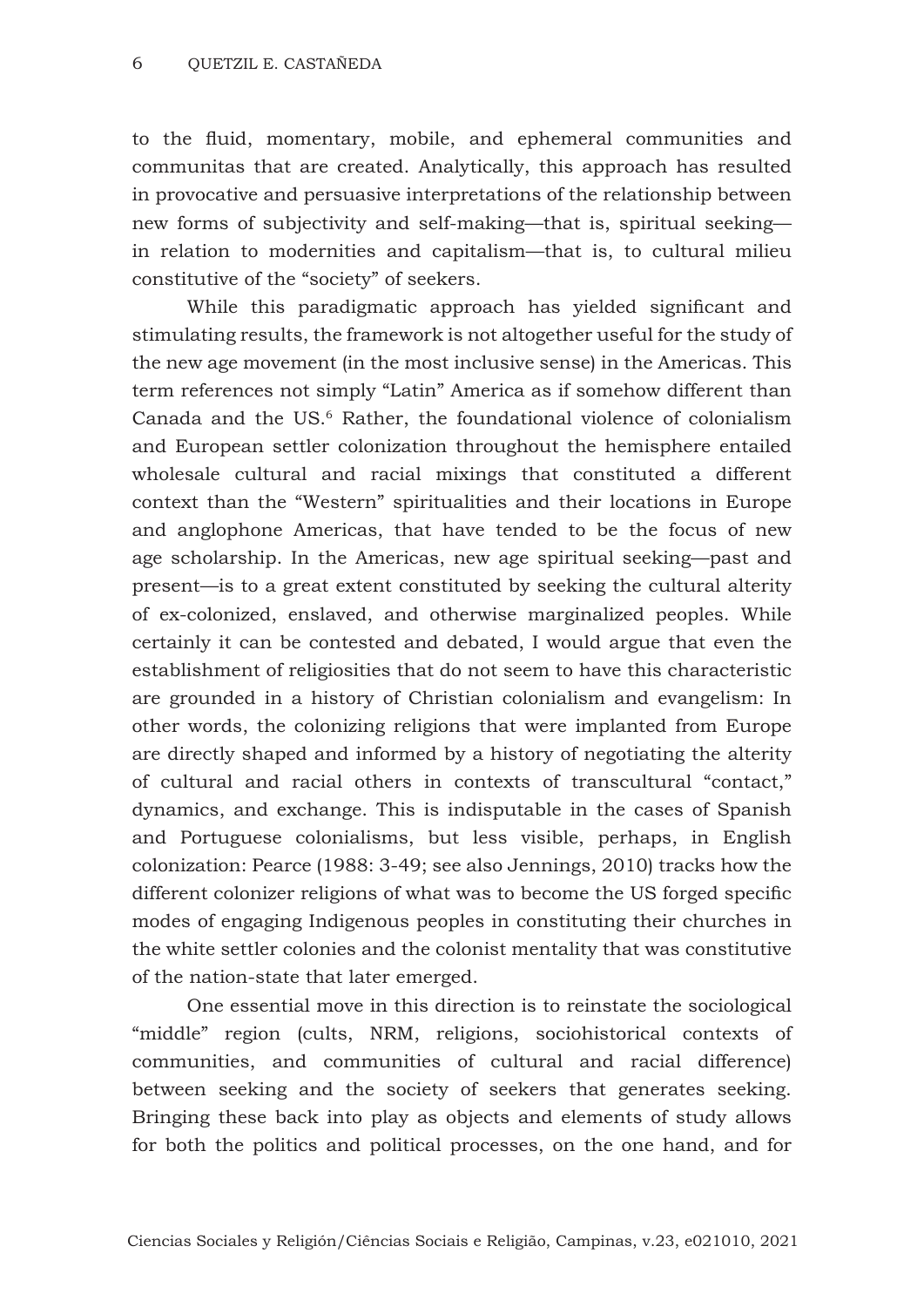dynamics of syncretism, innovation, invention, transculturation, on the other hand, to be targeted for theorization and investigation. The development of decolonial approaches not only offers new concepts, tools, and focalization of research, but also provides a new framework of motivations, significance, and goals of studying these phenomena.

#### **The "Maya" of the Maya and Mayan Spiritual Seeking**

The book *Lost Discoveries: The Ancient Roots of Modern Science from the Babylonians to the Maya* seeks to redress the Eurocentric disparagement of non-"Western" civilizations' "scientific" achievements. The use of Maya and Mayan in this text should provoke the reader to do a double-take and ask: "Wait—who exactly are Maya and who are Mayans?" "Is there a difference between Maya astronomy and Mayan astronomy? "Is this just awful copyediting or what is going on here?"

> Of those ninety-six achievements, only two were attributed to nonwhite, non-Western scientists: [T]he invention of zero in India in the early centuries of the common era and the astronomical observations of Maya and Hindus in A.D. 1000. Even these two accomplishments were muted by the editors of *Science*. The Mayan and Hindu "skywatchers" […] made their observations, according to the journal, for "agricultural and religious purposes" only (Teresi, 2002: 12, underlining added for emphasis).

> Maya astronomy reached a level comparable to that achieved by Babylonians and surpassing in some ways the Egyptians. Almost as remarkable as the precision and scope of Mayan astronomy was… (Teresi, 2002: 96, underlining added for emphasis).

What then is the correct use of Maya and Mayan? What perpetuates the incorrect, contradictory, and confusing naming of Maya peoples as "Mayans"? What is the significance of the erroneous and contradictory misuses of the word Mayan?

To be succinctly emphatic: Maya is the correct ethnonym of a culturally, historically, and linguistically diverse group of peoples who speak 32 languages, number approximately 6-8 million, and live in the same regions of their ancestral homelands. In its etymological origins Maya is an adjective before being an ethnonym and it continues to be used as such in Maya and Spanish. Anglophone speakers should therefore also use it as the correct adjective in phrases such as Maya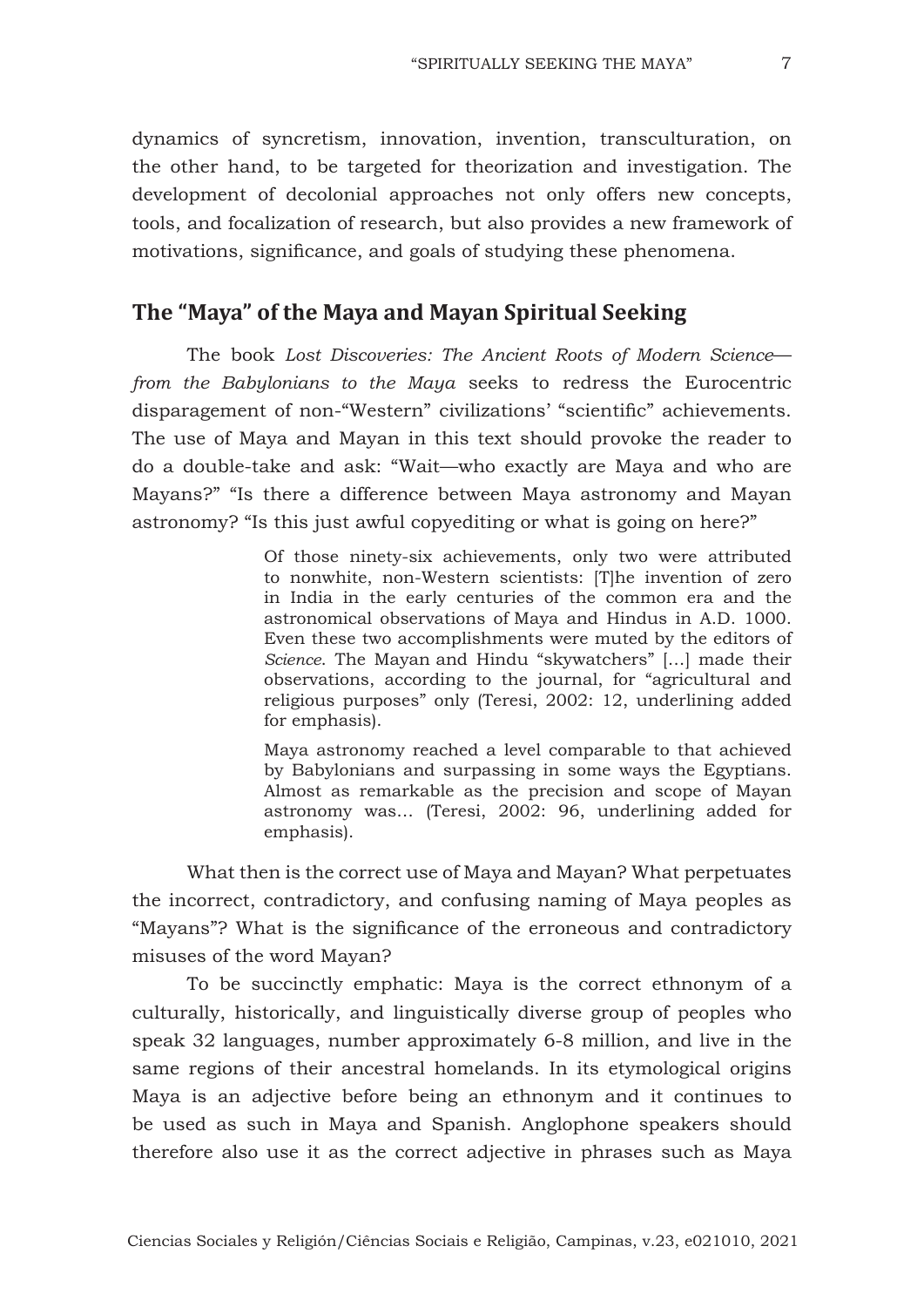culture, Maya civilization, Maya astronomy—not \*Mayan culture, \*Mayan astronomy, \*Mayan cities, \*Mayan civilization, etc. (see Aissen, England & Zavala Maldonado, 2017; Beyyette & LeCount, 2016; Campbell & Kaufman, 1985; Fischer & McKenna-Brown, 1996; Law, 2013; Montejo, 2005; Restall, 2005; Restall & Gabbert, 2016).7

*Mayan is never correctly used as an adjective except in reference to language*. It is a term invented by linguists to function in the same manner as the word "Indo-European." Mayan, or *mayense* in Spanish, was created to refer to a) their analytical construction of the Mayan language family, b) any one or more of the 32 Mayan languages of this family, c) the proto-Mayan source language, and d) to speakers of Mayan languages. Thus, Mayan should be used in the same manner as the word Indo-European, to indicate languages or a linguistic attribute, not as an ethnonym. The terms Mayan/mayense and Indo-European do not imply or denote any specific nationality, ethnicity, race, culture, religion, or historical time period but rather point to an extensive diversity of possible affiliations and sociological identities.

In fact, a Mayan could be any nationality in the world (although probably Guatemalan, Mexican, Belizean, US, or Canadian) or even not have a nationality if they lived in the period before the sociohistorical invention of nation-states.8 Maya civilization (from 2000 BCE to present) is internally diverse and heterogenous.<sup>9</sup> The Maya have significantly different cultures, communities, histories, religions, forms of social organization, lifeways, beliefs, and languages—there is no uniformity or singular way of being Maya. In fact, with Spanish colonialism, Maya as "culture-bearers" of Maya civilization—are also Westerners who fully participate in Western cultures and civilization to the same extent and degree that any other "Westerner" does.

The incorrect application of the term "Mayan" as an ethnonym reflects Eurocentric imagining and romanticist fetishization of Maya people. This erroneous use is a racialized neocolonial slur: It is a legacy not simply of Spanish colonialism that sought to eliminate the possibility of the indigenous peoples of that era to lay claim to their cultural and civilizational heritages. The pervasive erroneous use of this term and the confusion of its use with the correct ethnonym, Maya, derives from three factors: First, the term itself signals the scientific imperialism of US linguistics which created this scientific nomenclature in the first place in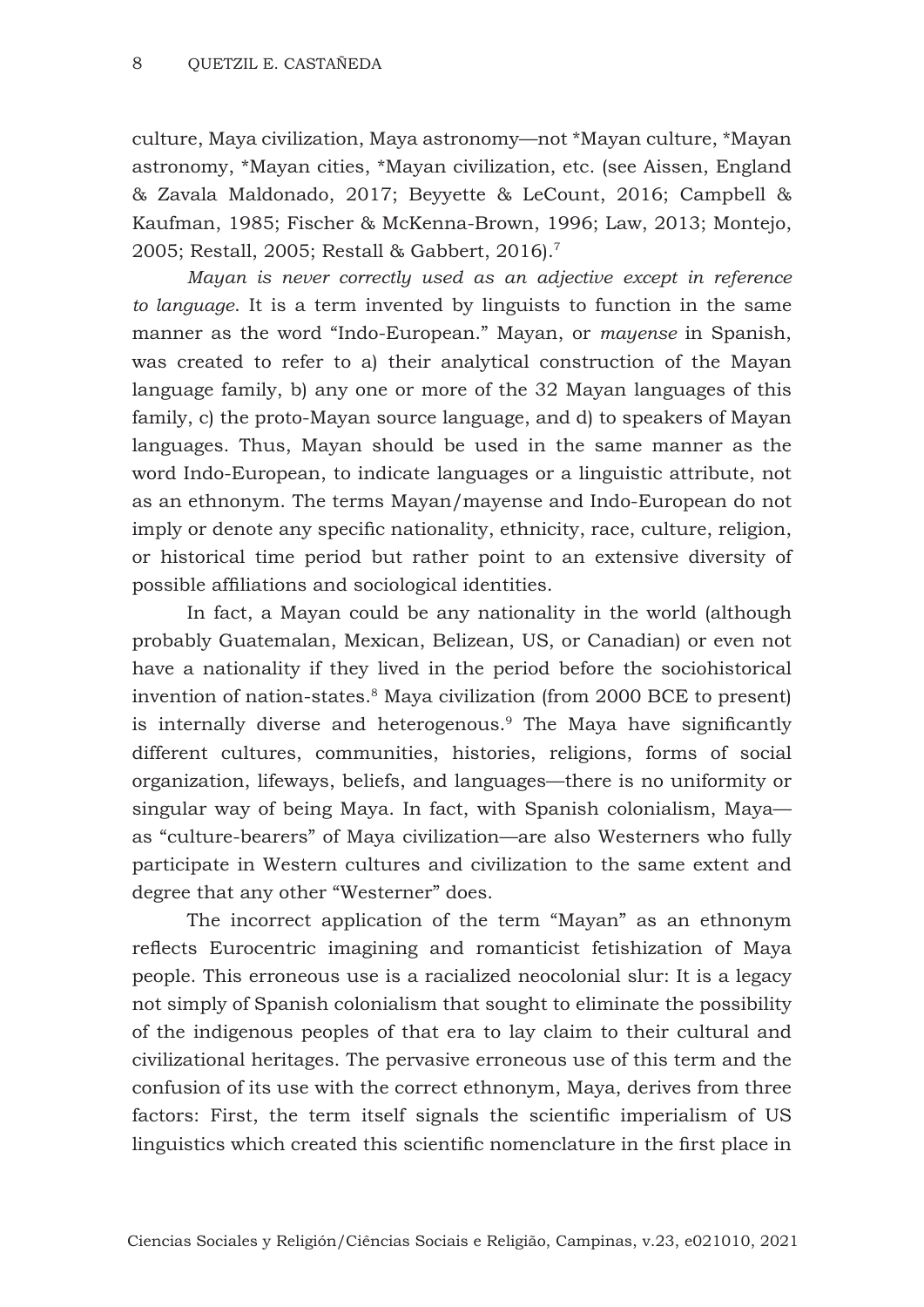the early 20<sup>th</sup> century. Second, the hegemony and privilege of anglophone grammatical rules (of deriving adjectives from ethnonyms and ethnonyms from toponyms) is everywhere evident and are misapplied: there does not and has never existed a place of origin with the toponym "Maya" from which \*Mayans would "come from" (see Restall, 2005 on this point; cf. Restall & Gabbert, 2017; Restall & Solari, 2020). Third, the pervasive, entrenched, popular assumption, commonly shared throughout the world—due to a great extent to the racialized imaginary propagated by the educational films and publications created, for example, by the BBC, PBS, and National Geographic Society—is that the Maya are a "dead" civilization. The perverse logics in popular thinking might therefore be that the contemporary descendents are somehow impoverished, derivative of those Maya from two thousand years ago and thus by not being "fully" Maya should be called "\*Mayans." Maya peoples do not call themselves \*Mayans—and we should not either, at least, to avoid and, thus, not propagate the underlaying imperialism, neocolonialism, privilege, and racism signaled by the label Mayan as an indigenous identity.

The errors of using Mayan as an adjective and as an ethnonym pervades both scholarly works and popular media. In the above mentioned book, the author correctly used the word Maya as an adjective fourteen times and as the ethnonym 78 times. However, there are 54 instances of the incorrect use of the word Mayan as an adjective and eight instances of incorrect use as an ethnonym. Similar to the example above, there are correct uses of the words mixed with incorrect uses in the same paragraph and even in immediately sequential sentences. Two illustrative examples are from Teresi' annotated bibliography. In both cases the cited references correctly use the word Maya as an adjective in the title of the book, but the immediately following annotation by Teresi incorrectly uses the word Mayan as an adjective, for example:

> Freidel, David, Linda Schele, and Joy Parker. *Maya Cosmos. Three Thousand Years on the Shaman's Path*. New York: William Morrow, 1993. (This book weaves **Mayan spiritual beliefs** with scientific and technological achievements. Authors are pioneers in **Mayan research**.) (Teresi, 2002: 427, bold emphasis added)

The existence of both the contradictory usage and lack of copyediting is not only shocking, but pervasive and significantly revealing of a deeper problem of ignorance and privilege. The erroneous usage in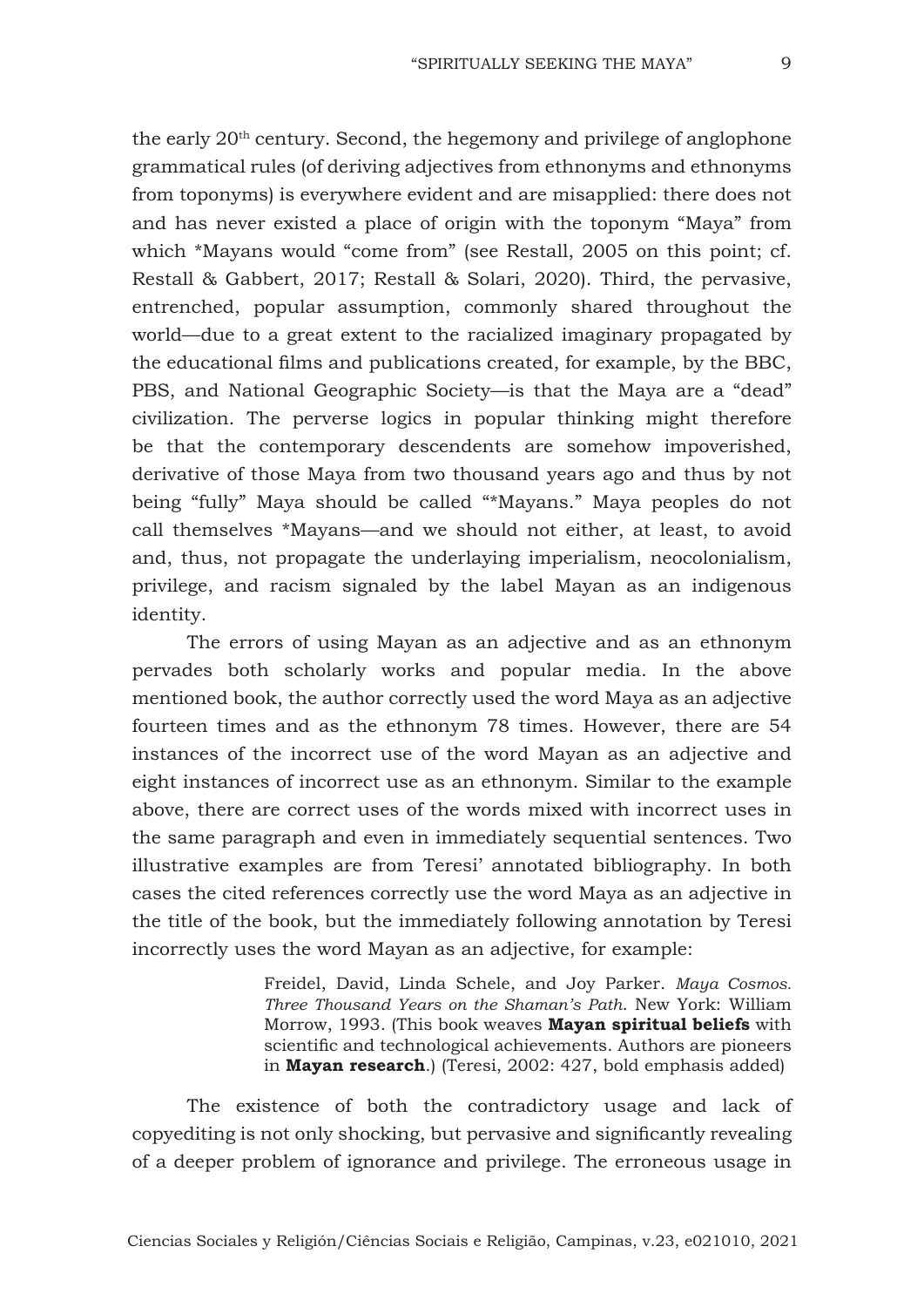academic publications is of course the model for popular discourses of tourism and spiritualities. Figure 1 shows the promotional page for a "Maya 2012" pilgrimage tour from the website *Power Place Tours*. The screenshot highlights two talks, both incorrectly using Mayan in the titles, "Mayan Mysteries" and "Unlocking the Mayan Code of Time." The text asks: "What did the Maya [correct use] know in their time that was forgotten in ours?" In the right hand, column of the ad, the promotional text asks, "Why come to Maya 2012" [correct use] and answers in confusion:

> We will be celebrating the end of a many-thousands-of-years cycles that the Maya foresaw [correct use], at one of the New Modern Seven Wonders Of the World. Now, you have the chance of a lifetime to be present in the very complex the Mayans [incorrect use] built to convey their great knowledge to future generations. (< https://powerplaces.com/Yucatan\_2012.htm >, accessed October 24, 2012).



Figure 1. Source: Power Place Tours.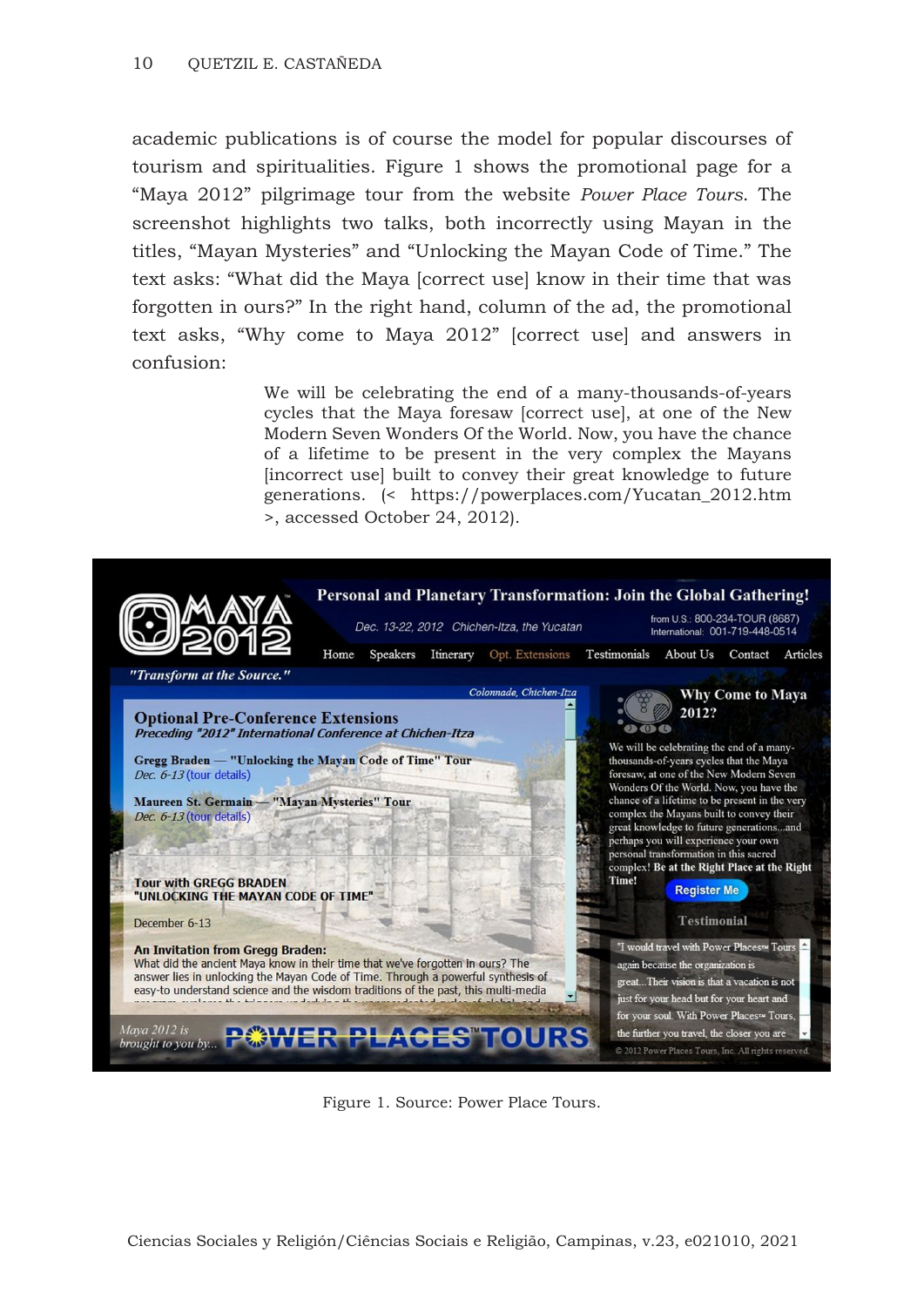Texts such as these should provoke everyone to ask, not simply, who really are Maya and Mayans, but *what is the significance of this contradictory confusion* that pervades not only academic scholarship, but the social media, literature, and websites of New Age Maya spiritualism. For example, on the website of the spiritual publishing house, Inner Traditions, the books authored by Hunbatz Men are alternatively identified as Maya and "Mayan" "teachings."10 Hunbatz Men is alternatively identified as a "Maya Daykeeper" and as a "Mayan Elder." Is there a difference beyond marketing aesthetics/hype? The first is a translation of the K'iche' word for the religious specialists who do calendar based divination; *ahk'ij* (daykeepers) are actually existing real sociocultural roles assumed by persons after extensive formulized training within K'iche' communities of the highlands of Guatemala: The roughly parallel role of daykeeper among Maya of Yucatán ended in the 19<sup>th</sup> century. The second, "elder," is neither the translation nor the name of a role: There does not exist an institutionalized or established cultural role or formal position, as opposed to informal status, of "elder" in relation to religion in Maya cultures. The terms are neither equivalents nor analogues. Instead, the latter is the elevation of an honorific term for an informal, relational status (in Maya cultures) to a spiritual-religious "role" (in New Age spiritualisms) based on Eurocentric fantasies and racial stereotyping of indigeneity: The assumption is that all Maya are the same and all Maya are "Indians" who are, as cultures and individual humans, "identical" and substitutable. Thus, if there is an indigenous group that has a formally institutionalized role of "elder" then this must be the case for all indigenous peoples including Maya. This however is not reality, only racism.

The idea of a stereotypical indigenous position of "elder" insinuates an established sociocultural community that is served by this supposed role and, reciprocally, that this "elder" status is formally recognized by the community. The labeling of elder is the invention of a term to connote "indigenous spirituality" and symbolize "authenticity" as if the Maya word for "elder" meant anything other than an honorific equivalent to "sir" or "mister." The culturally established role and position in Maya culture of Yucatán is *hméen*: However, Hunbatz Men never self-identifies with this title, instead he alternates between "elder," "teacher," and "daykeeper." Hunbatz' has identified the word "men" in his name as dervied from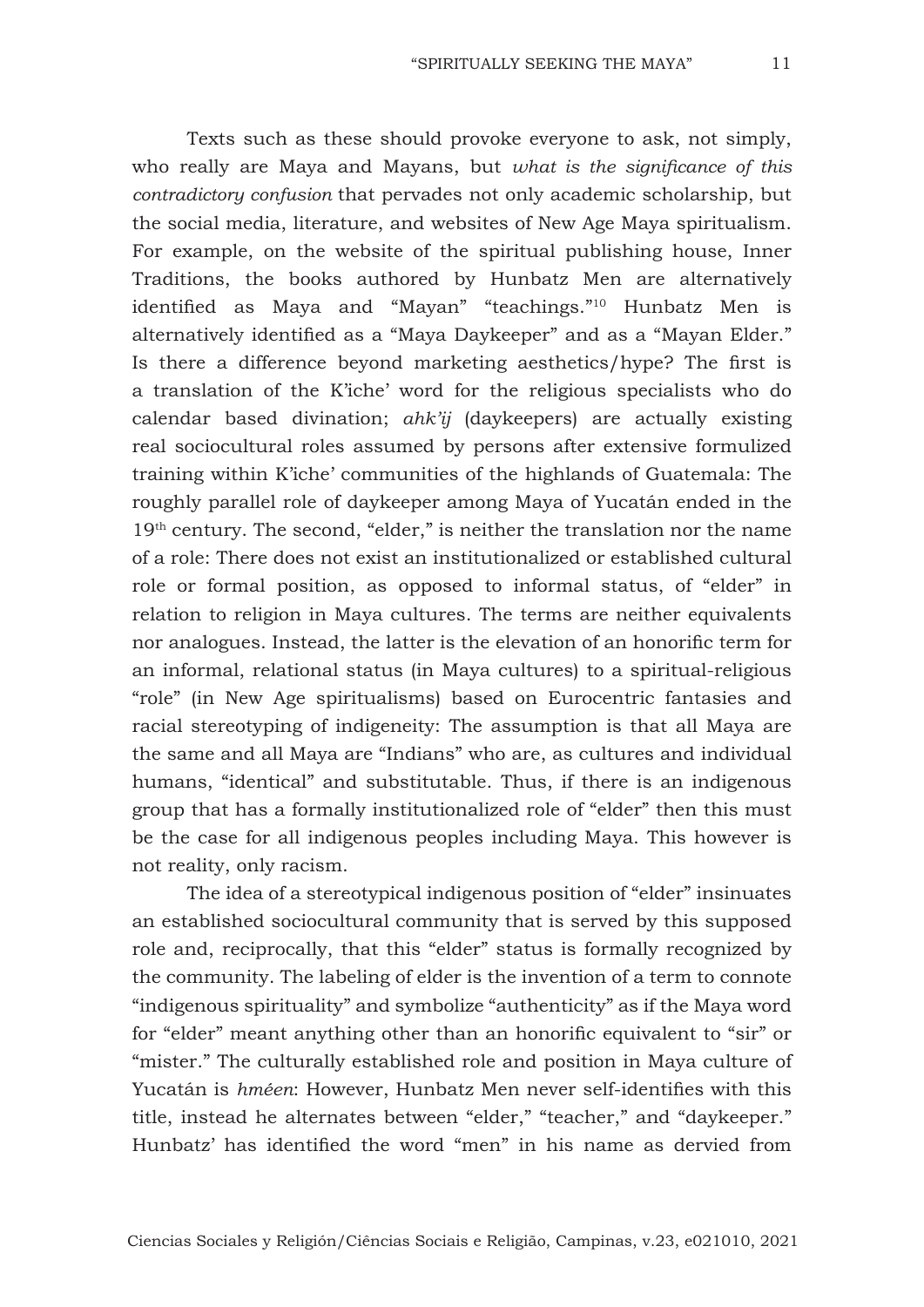day name, men, from the precolumbian Maya calendar. There are no daykeepers in Maya culture of Yucatán: it is a role belonging to Maya cultures of Guatemala. It should also be emphatically emphasized that despite popular and common attribution of the term shaman (*chamán* in Spanish) to Maya ritual specialists, it is my position that shamanism in any form does not currently exist at all in Maya culture of Yucatán and that the K'iche' Maya daykeepers are only in an analytical sense "shamanic" (Tedlock, 1991).<sup>11</sup> Just as Hunbatz Men has assumed being an "elder," highland Guatemala Maya assume the "western" ascription of "shaman" in order to cater to spiritual seekers.12 In other words, the use of "elder" as well as "shaman" or "daykeeper" in this manner is pure fiction that is rendered invisible by Eurocentric fantasies of cultural alterity and desire for "true" spiritualism.

Hunbatz Men is himself Yucatec—or, what anglophone copyeditors "correct" as "Yucatecan": In other words, he has the ethnic-regional identity of being born and raised in the state of Yucatán, México; he has however a primarily non-indigenous background. To clarify: He is not K'iche' or from Guatemala. Although his indigeneity/"ethnicity" is quite debatable in terms of both anthropological criteria and common-sense understandings of the region about who is/is not Maya, he nonetheless seems to self-identify as "indigenous" to the extent that he alternates between Maya or "Mayan" as the "ethnic" etiquette.13 However, he never uses "indigenous" as his identity—more often "Mayan" and least often Maya. What could this mean and imply?

This explicit contradiction of terminology and pervasive confusion of uses indicates that something else is at stake: First, beyond the erroneous usage of words, bad copyediting, and lack of knowledge about which one writes, who is or is not Maya is precisely what is at stake in New Age Maya spiritualism. Second, this issue not only has political implications and meanings beyond individual spiritual seeking, but points to an underlaying matrix of power and politics. We must engage and move past the 1990s critiques of "plastic" shamanism to create a more nuanced analysis of the essential "mixing" that underlies spiritual seeking. We need to rethink through all our inherited concepts of mixing to do so—including syncretism, innovation, invention, hybridization, revitalization, and transculturation—as well as create new tools.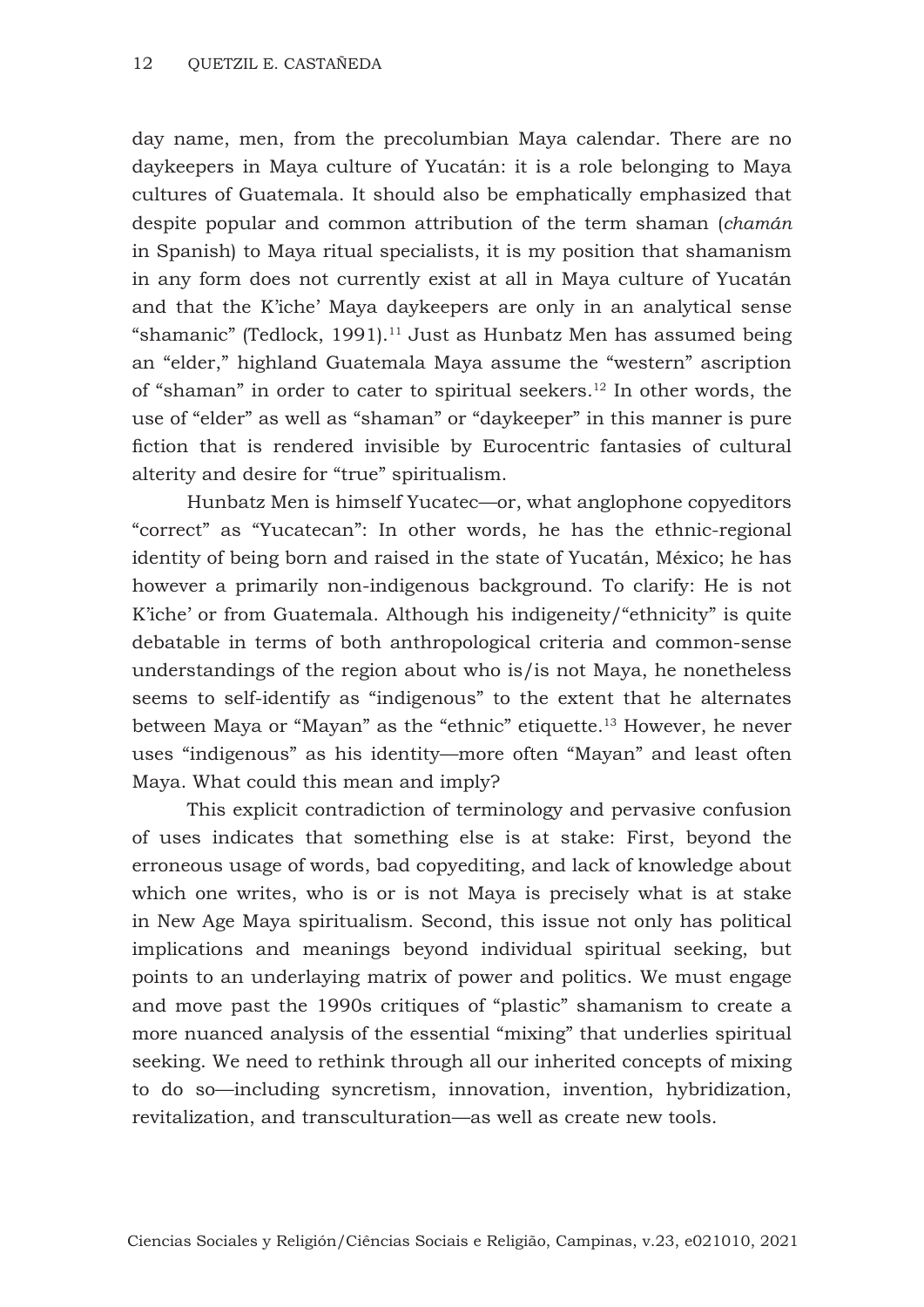Third, the terminology of labels of spiritual "leaders" and "roles" that is assumed by spiritual seekers of the Maya is completely open for ethnographic and textual investigation. In the cultic milieu of New Age Maya spiritualism, the self-identification of being "Mayan" has shifted grounds from that of an indigenous ethnonym based in social and ethnographic realities to become a label—the spiritualist's native term—of spiritual-gnostic achievement. In other words, it is a common "teaching" of those writing new age Maya onto-theologies that those who attain the sought out "ultimate spiritual sublime" become "Mayans." Thus, spiritual seekers of the Maya can become "Mayans." The popularity of this idea can perhaps be attributed to Argüelles (1988) who "seeks" to become "Mayan," that is, attain in perpetuity ultimate communion (or dialogue) with his Uncle Joe Zuvuya (the allegorical figure of his "dimensional double" and "higher self").<sup>14</sup> Thus, by allegory "Mayan" is an embodied state of being (intergalactically a-embodied as energy vibration) and by synechdoche "Mayan" is the proper name given to the "content" of the spiritual sublime that is achieved—that is, "attuning" oneself to the "energy frequency" of the cosmos; this could be glossed as "gnosis," "nous," or "wisdom" if one wanted to impose the terms of a different religiosity on the "Mayan" ontotheological system of Argüelles. Hunbatz Men, therefore, is not "ethnically" or "linguistically" a Maya and hardly identifies in this manner;15 rather, he claims to be and commercializes himself as a "Mayan" in ways that complicates unidimensional critiques of "white/plastic" shamanism (Aldred, 2000). Thus, in those instances that I refer to spiritual seekers of the Maya as "spiritual seeking Mayans" or "Mayan spiritual seeking" (in this double allegorical and synecdochic sense) to underscore that the target of what is being sought is a kind of illusion (as in the Hindu concept of *maya* indicated in this section title) created by and through new age appropriations and inventions of Maya cultures.

Fourth, the case of Hunbatz Men points to the capitalist logic of market and production. The spiritual seeking of "Westerners" is a consumer demand that generates and creates the production of endless new spiritual commodities for spiritual client-consumers. As well, it motivates Maya, whether or not they have actually attained community status as a healer-spiritual leader, to become "shamans," "elders," "teachers," and so on for foreigners of all nationalities who visit them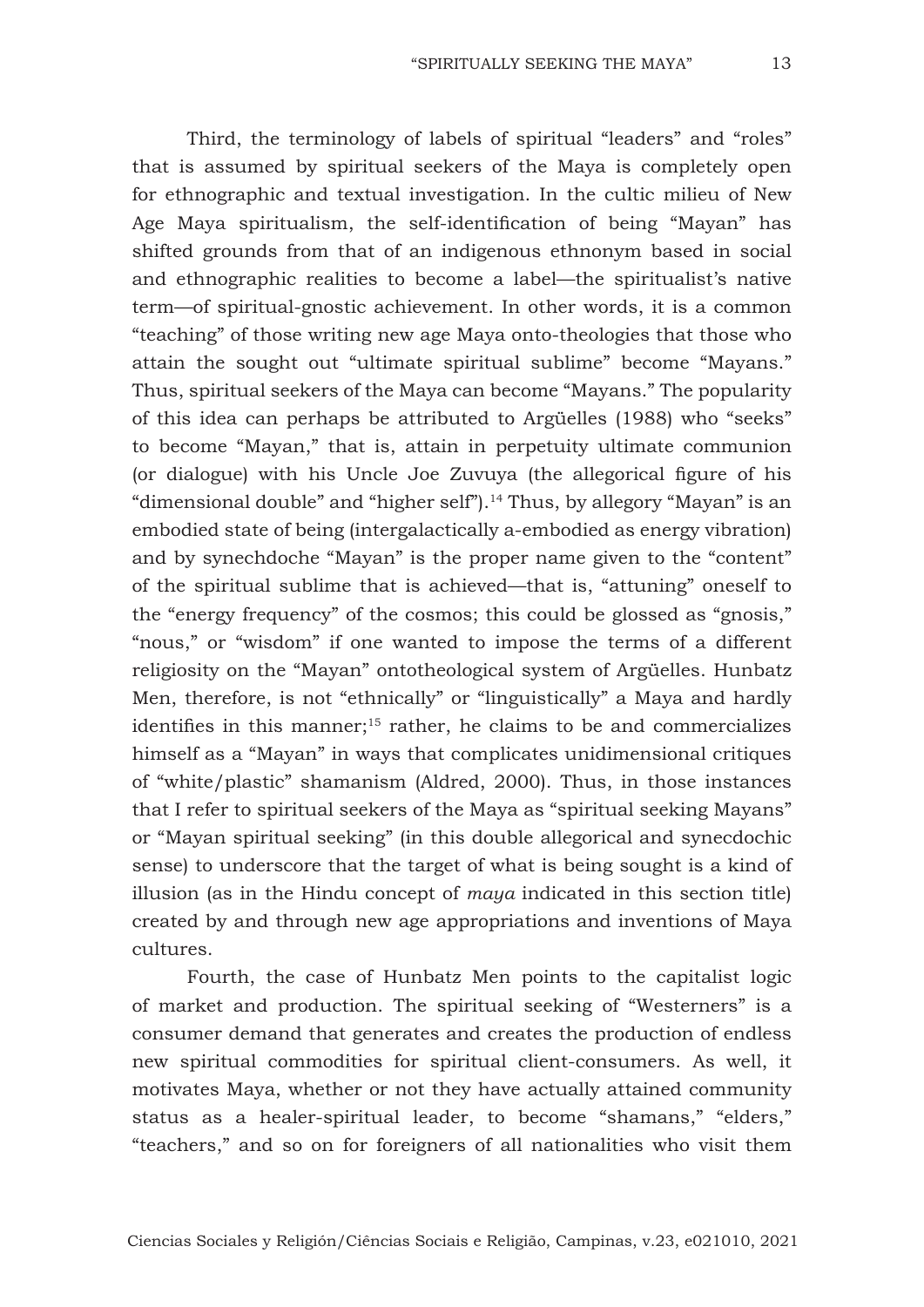in order to attain an authentic Maya spiritual "fix" (see Ayora-Díaz, 1998, 2000; Christenson, 2016; Deuss, 2013; González & Sitler, 2010; Molesky-Poz, 2008; Pitarch, 2007; Sitler & González, 2010). These spiritual commodities in turn—as is suggestive of the case of Hunbatz Men as so far discussed—are "manufactured" by processes of syncretism, hybridization, innovation, invention, and transculturation. Hunbatz Men is not a Maya ritual specialist (to use the anthropological umbrella term) but, in a manner related to "white shamans," has invented himself as a new age "Mayan" spiritualist in order to feed the consumer desire for and fetishization of the Maya.

To conclude this section, I suggest that the confusion and illusion of terms Maya and Mayan discussed is itself—to use the "native's terms"—an "occult" "clue" that these "Mayan" seekers "have left us" that is, "us," the sociologists and anthropologists who study new age religiosities. The "esoteric" knowledge to be discovered—that I am seeking to "reveal"—is that the politics and processes of cultural appropriation, invention, syncretism, and transcultural dynamics must be at the center of our investigations as much as the logic, meaning, and experience of individuated practices of spirituality, modernity, and capitalist logics of consumerism/production.

# **Between Practices and Beliefs: "Desperately Seeking Cults"**

There are no criteria of how to self-identify as a Maya seeker, much less any type of corporate membership to which followers could belong or achieve. There is no sociological or ethnographic "there-there" in the sense of discrete communities, whether as institutionalized organization or as loosely bound associations or collectivity. There are no formulized prescriptions, dogmas, or mandates of discrete practices that followers should adhere to: no specific determination of bodily activities and techniques of spiritual realization that should or should not be enacted and performed on ritual or everyday occasions; no definitive determination of required accoutrement; no particular system of material objects necessary to perform, believe, and follow or through which to express identity as an adherent. There is no Maya shamanism that pre-existed spiritual seeking "Mayans" and that was not invented as a service commodity to sell consumer clients.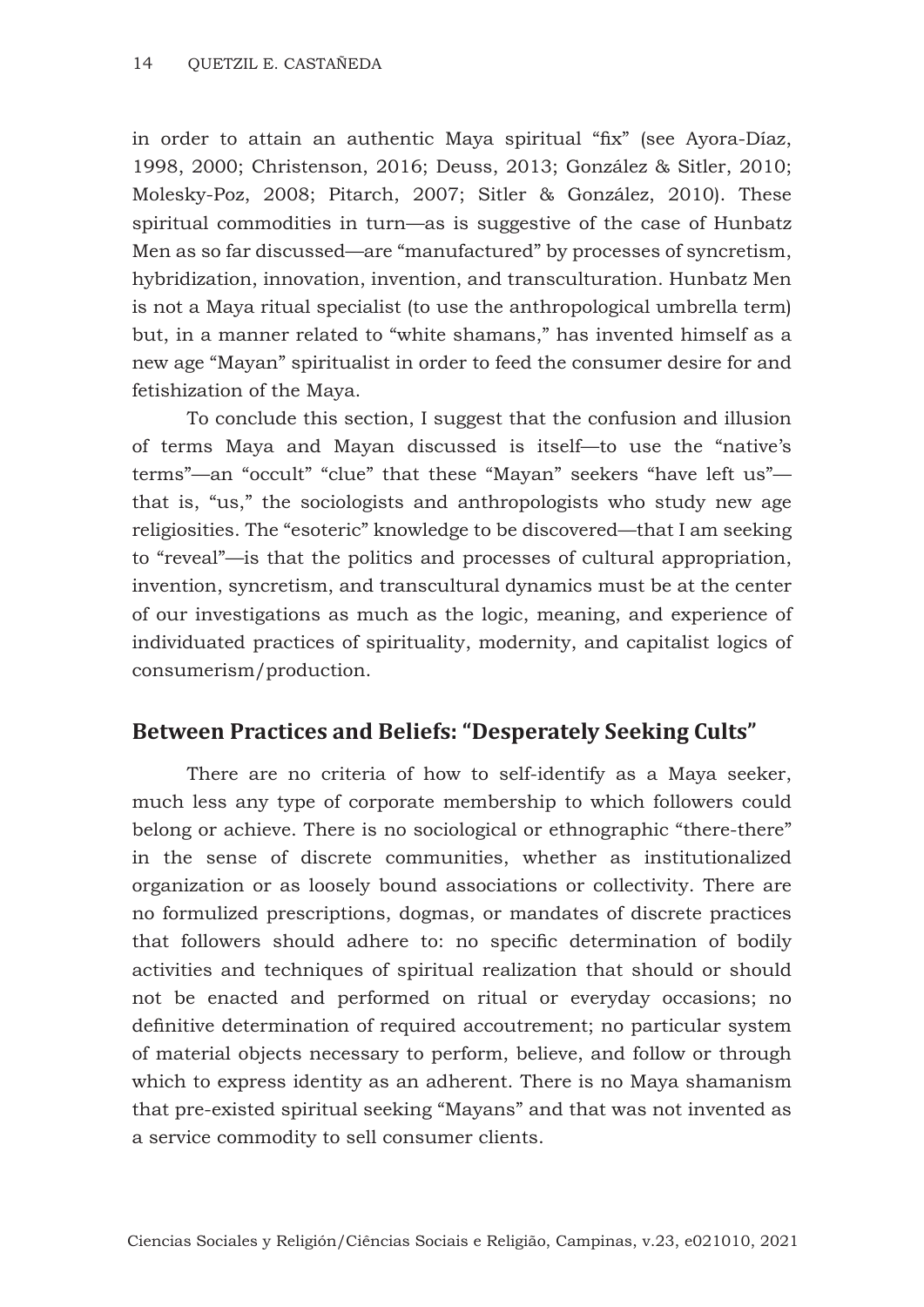These qualities make New Age Maya spiritualities and spiritualism fundamentally different than many other seeking in the new age milieu, such as Wicca or other varieties of Paganism, neo-Aztec brotherhoods and revitalization, ayahuasca spiritual tourism or other entheon religiosities, Trinitarian Espiritistas of México, Regla de Ochoa, and other hybrid Afro-Christian spiritualities, as well as theosophy and other hermetic-gnostic NRM. These all have discrete, however, fluid and porous, boundaries determined by any one or more diagnostic feature such as defined set of practices, shared consensus of beliefs, community of belonging or identity, norms of self-identification if not also membership, and established that is, calendarized—events of communitas. Instead, precisely because there are no sociocultural criteria of belonging, identity, practices, and belief and because Maya seekers only form virtual, porous, pervasively global, de-localized, provisional, and ephemeral "communities," it is more likely that Maya seekers are primarily visible and identify as followers, members, and adherents of some other recognizably discrete brand of spiritualism or spiritualist community.

The Rainbow Family has similar heterological and dispersed qualities, but this is conscious of itself as a movement and purposefully uses annual gatherings to constitute itself as community. This is not the case for spiritually seeking the Maya. One might have anticipated that the central significance given to the Maya calendar would constitute if not the basis for the sociological institutionalization of Mayanism it would provide a cultural institution for constituting orthodoxy. This, however, is not the case: Instead, the calendar offers those who develop scriptural Mayanism a near infinite possibility of inventing exegeses that may or may not coincide with any other esoteric calculation. Thus, for example, the new age ritual pilgrimage at Chichén Itzá is anchored by the Gregorian calendar to be March 21 (except leap years), but it is never calculated according to the Maya calendar! In any case, for example, in 1997 many different individuals and groups of spiritual seekers came for the equinox on the  $21<sup>st</sup>$  to seek the Maya, but a different group intentionally organized its own separate event on the 23rd, with the argument that 2+3 = 5 and this is a sacred Maya number (Castañeda, 2000; Himpele & Castañeda, 1997). There is no pre-given hermeneutic framework or "ordained" body of interpreters from which to argue that this event of celebrating the symbolism of "5" should not have been held on any other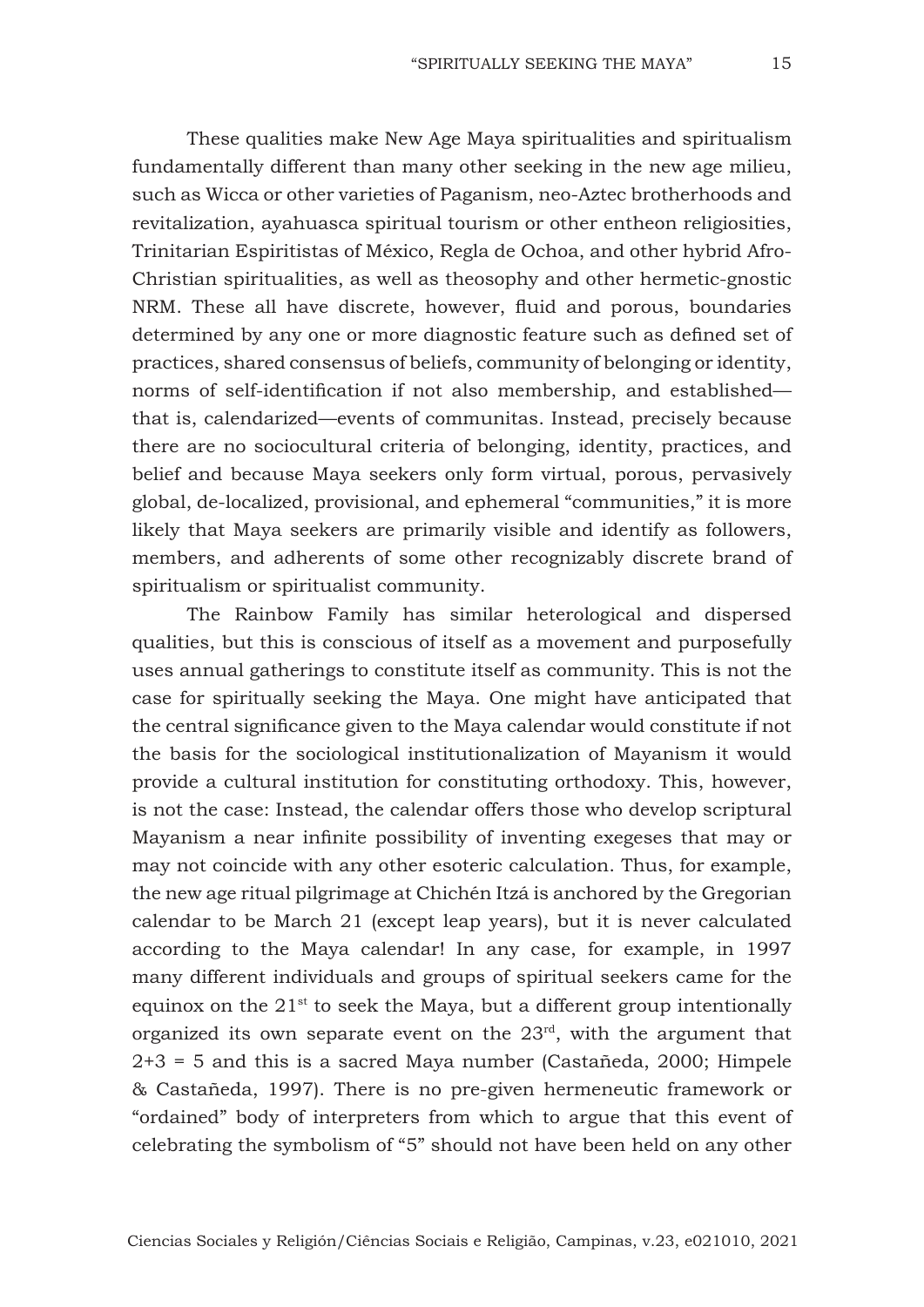day, such as January  $4<sup>th</sup>$  or April  $23<sup>rd</sup>$ , that "adds up to" five. In other words, the interpretation of the calendar is ad hoc, invented, whimsical, and based more on the calculations of one or more Maya spiritual leaders to determine propitious dates to organize a spiritual pilgrimage or tour package "to become Maya" than on the actual mechanics of the Maya calendar or an established orthodoxy of exegesis.

How can these asociological and an–ethnographic features be explained? First, new age Maya spiritualism most tangibly exists primarily in the form of a discourse or discursive formation, which Hoopes designates as "Mayanism," and this discourse, as he, Whitesides, and others analyze, is pervaded by perennialist assumptions and a variety of both generalized and specific gnostic understandings. Second, the articulation of this horizon of gnostic-perennialism within the imaginary of Maya mystery generates and motivates a specific kind of onto-theological project. This is a project of inventing (a) totalizing ontological and cosmological theology that actively cannibalizes any other readily available spiritualities, religiosities, cultures, beliefs, techniques, and ritual practices as if they were "ready-mades" to be used within Mayanism. I propose that analytically we understand new age Maya spiritualism or Mayanism in De Certeau's (1984b) sense of a scriptural economy in which the writings of those engaging the Maya are scriptures in the literal sense of literature and in his analytical sense of a "text"—which he defines as a strategy of colonizing and cannibalizing all with which it comes into contact in order bring the outside into itself (De Certeau, 1984a).

The evidence par excellence is any and all the publications by José Argüelles who Mayanizes "western" gnosticism and esoterism. But also consider Hunbatz Men who is always stating in writing and telling his followers on his pilgrimage tours: "Do your own work" (Bryant, 1995: min 30). Barbara Hand Clow reiterates this message: "Hunbatz has often taught Westerners that we must do our work. We must seek the knowledge. What he is talking about is accessing the fifth dimension of cycles of time. The Maya calendar is a fifth dimensional time-cycle coding device" (Bryant, 1995: min 30). Perennialism is all-inclusive, but we need to differentiate between styles of theology making that foster a multicultural relativism that appreciates appropriated cultural practices as distinct and those appropriations that hybridize other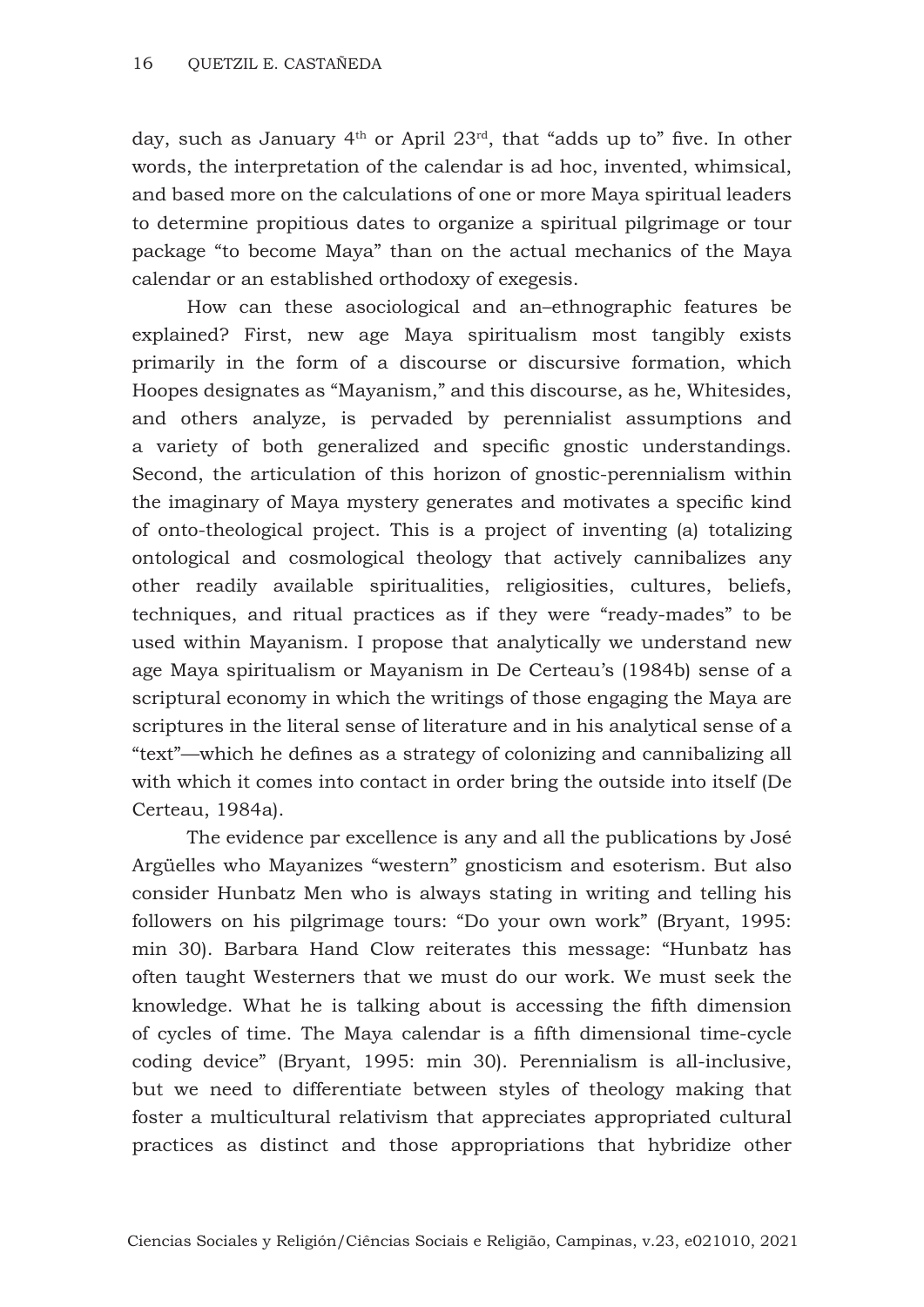cultures in a syncretic blender that creates spiritual smoothies, as it were. The latter style cannibalizes to make a totalizing singularity. This is a dominant diagnostic of Mayanist theology in the scriptures, for example, of Argüelles (1987, 1988, 2002, 2011), Hunbatz Men (1989, 2009; Men & Martin 2020), Barbara Hand Clow (1995), Greg Braden (2010), John Major Jenkins (2009), Daniel Pinchbeck (2007, 2019). All of these authors are mostly engaged, with crucial exceptions such as Braden and Hand Clow, with "philosophizing" rather than providing prescriptive practices, that is, mandates of discernible (not vague and generalized) corporeal practices and activities. The contrary example of this tendency is Ac Tah (2010, 2011a, 2011b; Needham & Needham, n.d.), who became a Mayan teacher based on training from Hunbatz Men in a workshop retreat held in northern México. While he has written one spiritual-cosmological treatise on "sacred Maya geometry" (Ac Tah, 2010), his focus has been on creating and promoting his own technique of spiritual attainment: This corporal practice was invented by Ac Tah and can only be described as a Macarena stylized dance step smushed into Tai Chi-like movements sometimes conducted over a "Mayanized" "rug" similar to the game *Twister* but decorated with Maya day-sign glyphs to symbolize the "sacred Maya geometry."

We thus have to differentiate between spiritual seekers who are consumer-clients of such charismatic cult leaders and these spiritual seeking cult leaders, however they identify-brand themselves. In so doing we are therefore confronted with the radical bifurcation between the onto-theological cosmologies of the Mayanist "scriptures" (and their authors) and the spiritual seeking of the Maya by the client-persons who consume-subscribe to spiritual Mayanism. This creates analytical and methodological problems of investigation. On the one hand, the scriptures of Mayanism do not connect to any specific, i.e., discrete, practices and experiences: Anything goes! "Do your own thing," says Hunbatz Men. Ac Tah takes this a bit further in describing his "Mission: We are not looking for followers, nor promoting a certain philosophy; we are uniting and motivating people so we can live as one body, in peace and harmony!"16

Thus, there is no "archiving" development of a stabilized repertoire of prescribed activities (a.k.a., a canon of practices) around which seekers could self-identify as adherents, much less members.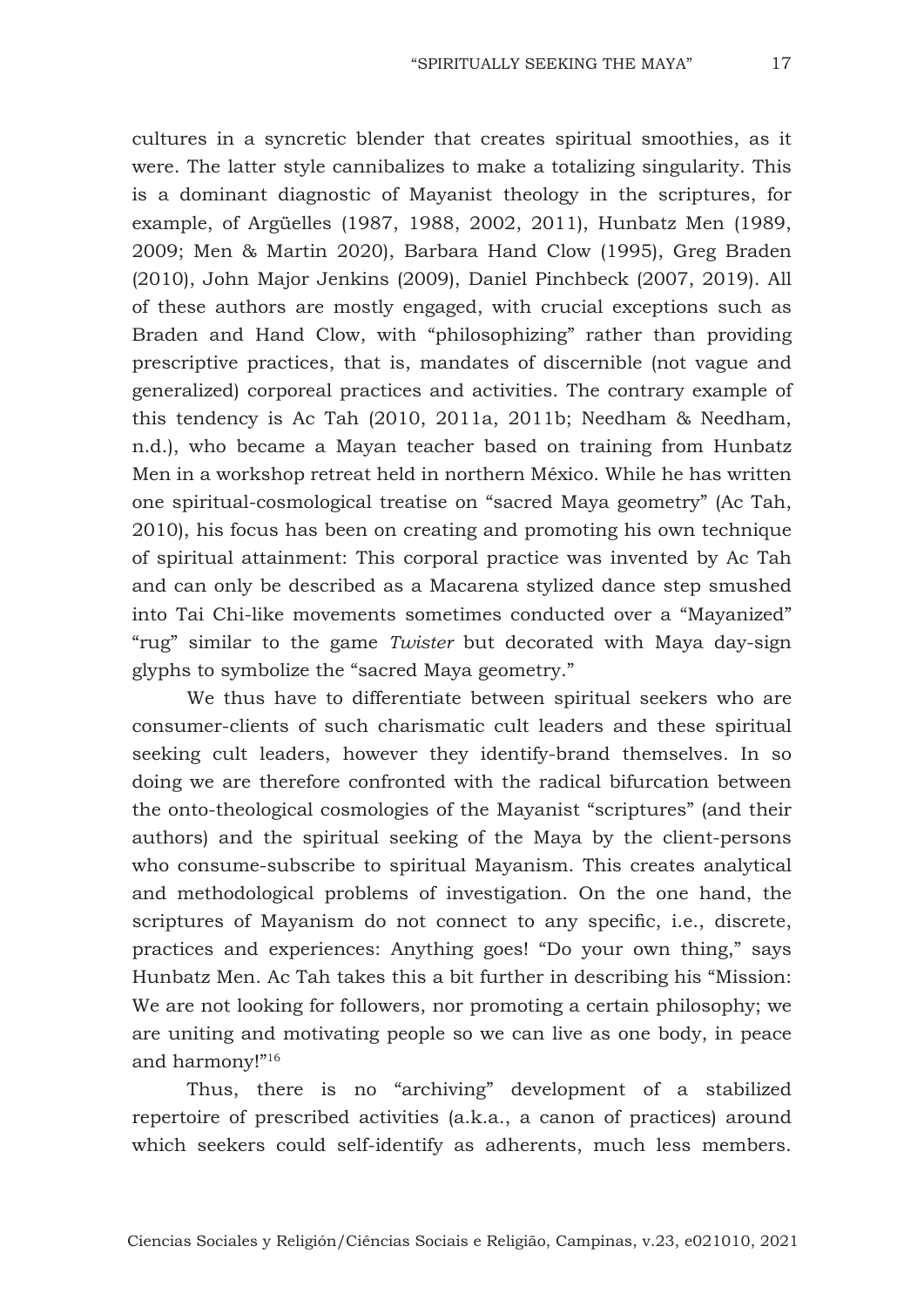There is no identifiable collectivity in an ethnographic community or sociologically organized group nor self-identifying members. As Hoopes puts it, "seekers have been meeting in private homes, hotel rooms, music festivals, and spiritual retreats to learn the details of the Maya calendar and its asserted implications" (Ibid.). Who then are the practitioners of this new age Maya spiritualism and how do they manifest sociologically so as to provide ethnographically accessible objects of study?

Certainly, in terms of our academic vision, they are definitely "occult" as they are invisible to our normal scholarly vision. New Age Maya spiritualism is globally pervasive, generalized religious movement that has discrete sociological expression primarily in the discernable forms of audience and client cults—thus, seekers of Maya are the consumers and clients of these cults. How do we look for, see, and analyze what is everywhere and yet nowhere? I suggest that we need to return to that middle region between the theoretical framework of "seeking" and the "society of seekers" to think through the heterology and heterogeneity of seeking with the goal of developing the appropriate analytics of ideal types of cults, seeking, and community.

# **Toward An Ideal Types Analytics of Spiritual Seeking**

What is the unity and diversity of modes of New Age Maya spiritualism in these two bifurcating approaches—that is, as spiritual Mayanism and as experiential-embodied practices of seeking the Maya? What is the specificity of these modes of seeking and how do they express similarities and differences with other modes of cults, NRM, seeking, and experiences? In this section, I first address this problem of comparing and contrasting spiritual Mayanism, which I have defined as mostly consisting of writings and texts, that is, as Mayanist scriptures, to other expressions and manifestations of new age spiritual seeking.

The most easily identifiable of these authors market themselves and their writings into brands with labels of self-identification such as "teachers," "shamans," "elders," "Mayans," or combinations of these. Several market themselves as "public intellectuals" (Daniel Pinchbeck) and "independent scholars" (Major Jenkins). We need to refurbish Weber in order to think how charisma is in our age "market branding"; this is clearly necessary to analyze contemporary politics and populism—(consider Trump), but especially required in the study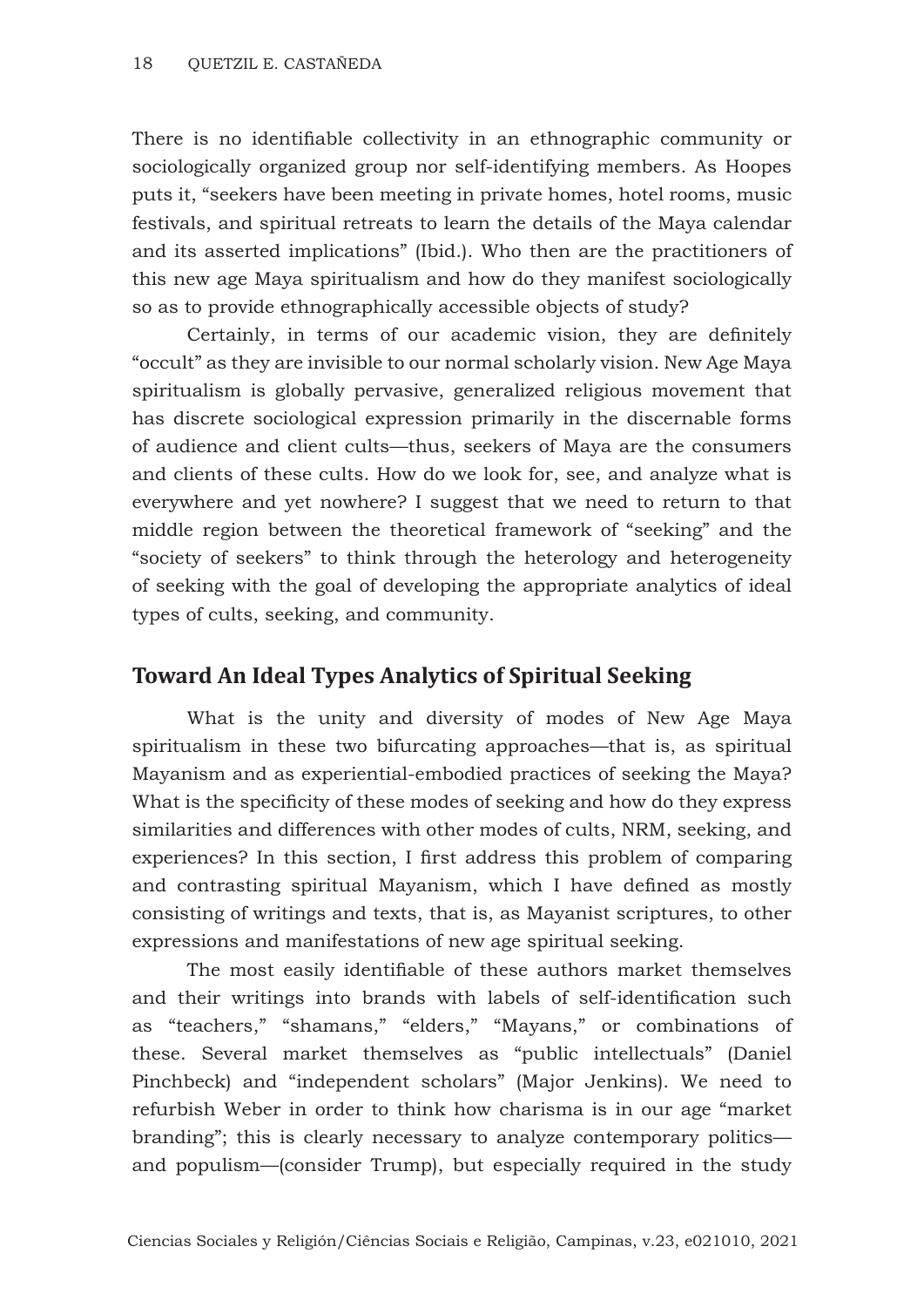of any spirituality or religiosity because of the way the logics and markets of capitalism pervade "belief" and create the conditions that enable "believing" in ways that the analytical concepts of "culture," "ideology," "religion" do not access (see Fuller 1989, 2001 on spiritual branding; De Certeau 1984c on believing). Market branding and niche selling thus leads to an ever expanding diversity of spiritual products within the logics of capitalism. Branding and commercialization, in turn, lead us to rethink the fundamental contradiction of "new age religion": The "new age movement" is historically wedded to a romanticist anticapitalist aesthetics, logics, consumerism, and materialism; indeed, Hanegraaf (1996: 515-520) argues that the New Age is culture critique of modernity. Yet the emergent spiritualities are consciously aware of being imbricated in capitalism and modernity in ways that are viewed not as a contradiction but more as an unproblematic "duality" we might say. Thus, we might also tweak Hanegraaf's definition of "the New Age [as] synonymous with the cultic milieu having become conscious of itself as constituting a more or less unified 'movement'" (1996: 17): This ironic or dual sided awareness—which may or may not be "duplicitous"—and attitude towards the capitalist culture of modernity should be understood as another diagnostic feature of the contemporary cultic milieu.

To understand the diversity of self-ascribed role types and labels, we must create ideal types that sort both client-consumers and spiritual "leaders" as well as their sociological articulation in a variety of different types of cults that account for branding, their relation to capitalist ideologies, and the products that are being produced-consumed. In the context of my teaching over the last ten years I have been developing criteria for constituting ideal types. I present these below as questions for comparing and contrasting expressions of spiritual seeking:

1. What are the terms and forms of self-identification and claims of spiritual expertise? What kinds of sources are asserted as authorizing such status, role, expertise? Sources might range, for example, from individualized achievement, training within an ethnographically existing "other" cultural community, or training by workshops and courses led by client cult spiritual leaders.

2. What are the forms of social organization of specialists, including recruitment, training, forms of expertise, and types (or domains)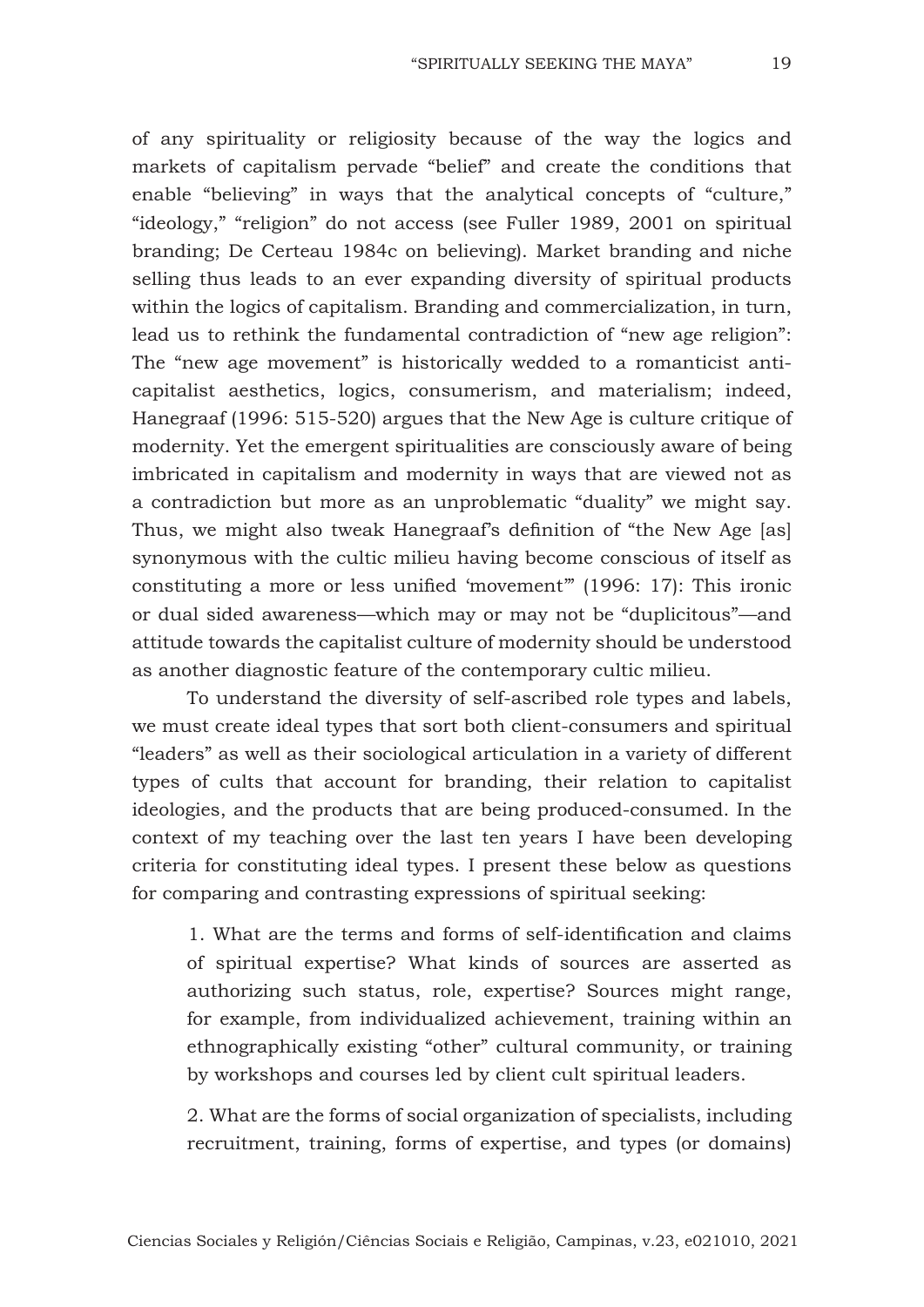of expertise knowledge? This might range from institutionalized corporate hierarchy of formal leaders and the cultural forms of distinct cultural communities to non-organized.

3. What are the types of sociological organization of cults—e.g. lifestyle, community, audience, and client? And what types of relationships do seekers and leaders establish with racial and cultural *other* communities that are the targets, source, means, and method of attaining spirituality? With whom do they interact and engage (what actors and segments of the community) and in what forms of sociological and commercial interaction?

4. What are the types and forms of the spiritual content that are produced as spiritual commodities for client-consumers (e.g. books, films, workshops, websites, social media, blogs, spiritual tourism)? What are the commodity forms of the spiritual content? how do seekers find and consume these? what are the material corporalbodily practices and experiences of spiritual consumerism?

5. What are the strategic uses of spiritual branding in relation to the audience and client based cults consumption of spiritual, to create, consolidate, and transform the forms and modes of associated seeking by consumer-clients and adherent-followers? How is the spiritual commodity and expertise of the leader marketed?

6. What are the forms of "religious belief" that the spiritual leaders create and that spiritual seekers consume? This is a question not only whether spiritualism manifests elements of the "macrotraditions" of perennialism, esoterism, gnosticisms, shamanisms, and therapeutic curing, but also what ethnographically and historically cultural traditions are being sourced?<sup>17</sup> How are these transculturally "blended" or syncretized to prioritize what tradition?

Full discussion of these questions and how to formulate them in to criteria by which to develop ideal types requires an entirely different article for another day. Nonetheless brief clarifications can be made.

Criteria 1 and 2 are crucial for working through questions of how spiritual seeking articulates to formally coherent sets of "spiritualities," whether or not such "traditions" are actual or projected. Stated another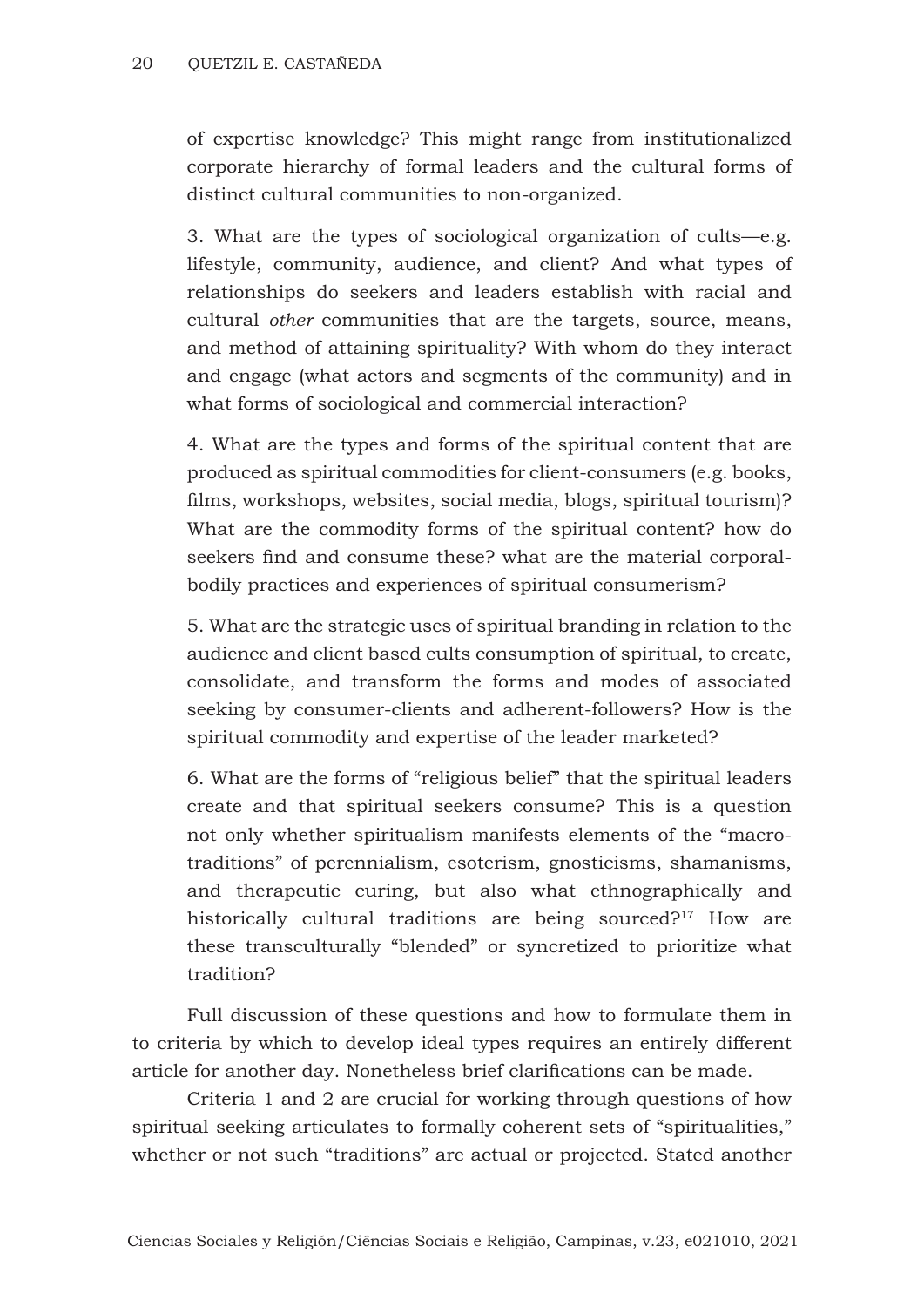way: how do self-identification, practices, and material system of objects correspond to academic and popular reifications such as "shamanism," "gnosticism," and "curanderismo"? Consider that "shaman" is an ascribed and self-identity term that may be used among seekers and in popular culture even in situations in which the practices are not shamanism in the critical academic restricted sense or even in expanded "core" and "classic" shamanism senses? This is often the case with Maya ritual specialists who are not shamans; many new age Maya "shamans" also turn out to be "plastic" or "white" shamans.

Criteria 3 builds on existing sociological typologies, such as the modified Stark and Bainbridge (2003) and Wallis (2003) typologies. These however were designed to study cults and NRMs within a specifically European context of emerging spiritualities and religiosities. They are not capacitated, in my view, to comprehend the kinds of transcultural and syncretic phenomena of the Americas. Further, the spiritual seeking of cultural and racial alterity must be explicitly theorized within the framework of ideal types.

Criteria 4, 5, and 6 are interconnected, but need to be differentiated to develop an adequate set of ideal types and, thus, analytical framework. Although these also require extended elaboration and exemplification, I limit myself to discuss, as a way to close off this section, the question of spiritual or sacred journeys as a crucial analytical locus of study.

# **Spiritual Branding, Spiritual Commodity Production, and Sacred Journey**

Spiritual seeking the Maya arguably has its greatest bodily-corporal manifestation and ethnographically "visible" expression in spiritual tourism. "Sacred journey" is its own unique category of ritual practice and is increasingly significant if not a predominant form of practice and experience for the spiritual seeking of racial and cultural alterity in the Americas. The technological transformations of the last thirty years, referring to digital and social media, have transformed the consumeraudience-client into a spiritual seeker in socio-geographic space. The spiritual market has expanded from books, lectures, conferences, DVD films, and workshops that required face-to-face interaction at the store or at the local spiritual center to blogs, websites, podcasts, and an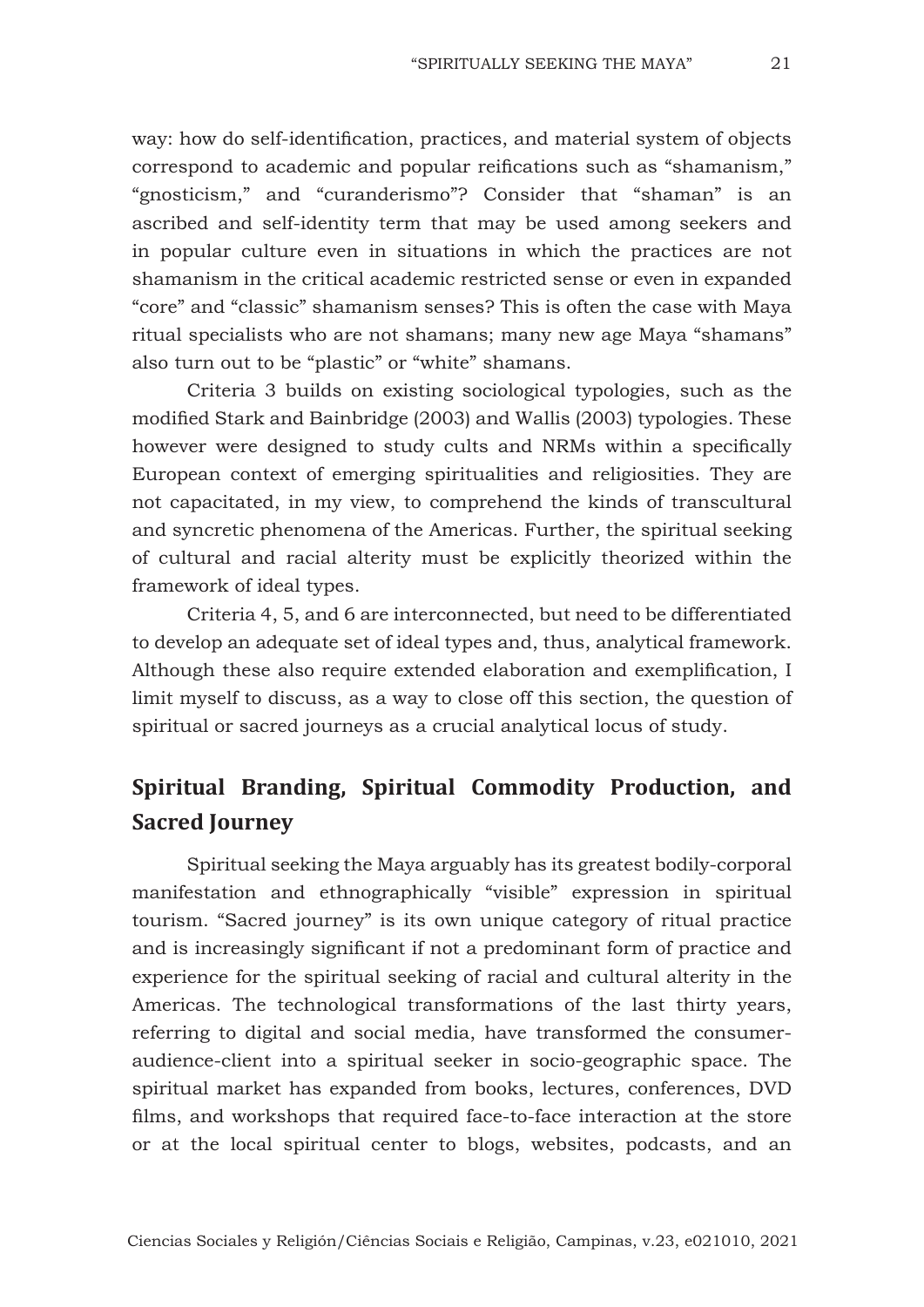endless array of autoethnographic multimedia documentation that are consumed in private on the web. Spiritual providers—gurus, teachers, shamans, elders, public intellectuals, independent scholars, and others—have strategically created developed these media to reciprocally create/promote their brand and sell/communicate their teachings. This privatization of spiritual seeking via the web has involuted the dynamics of individual/group, self/personhood in baroque patterns. In this context the "sacred journey" has materialized as spiritual commodity fundamental to the continued success of one's brand and to the social externalization of seekers' experience as legitimately and "authentically" spiritual. It is only a slight exaggeration to assert that every new age website has a spiritual journey to sell. During the pandemic of 2020 the global stop to this must have created an enormously vital—truly vibrating and resonant—market of spiritual zooming. Let's hope for a multitude of articles, dissertations, and books on this.

Spiritual tourism is the crucial entry point into the ethnographic study of spiritual seeking the Maya. This point can be generalized for many other emergent spiritualities and spiritual seeking in the Americas, whether or not they fall out of or in the strict or extended senses of "new age" (e.g. Castañeda, 1996, 2021; Feinberg, 2003; Fotiou, 2020; Himpele & Castañeda, 1997; Oosterbaan, 2021). Note that I do not use the word tourism in any way that implies a value or moral judgement, neither about the "authenticity" of the experience or the sociopolitical, cultural, or economic effects on societies that host tourism. As demonstrated by seventy years of tourism scholarship, spiritual pilgrimage has been and is always a form of tourism (e.g. Feifer, 1986; Di Giovine & Choe, 2019; Di Giovine & Picard, 2019). The point I underline here is that scholars of spiritualities and new religious movements must engage the extensive interdisciplinary research of tourism on the question of "sacred journey" as a dominant mode of new age spiritual practice.

# **To Close By Opening: What Next?**

This article is a theoretical essay that offers an approach to the study of new age spiritual seeking in general and for the study of New Age Maya spiritualism in particular. The theoretical framework of "spiritual seeking" and "cultic milieu" has been productive, especially regarding the relationship between emergent spiritual technologies of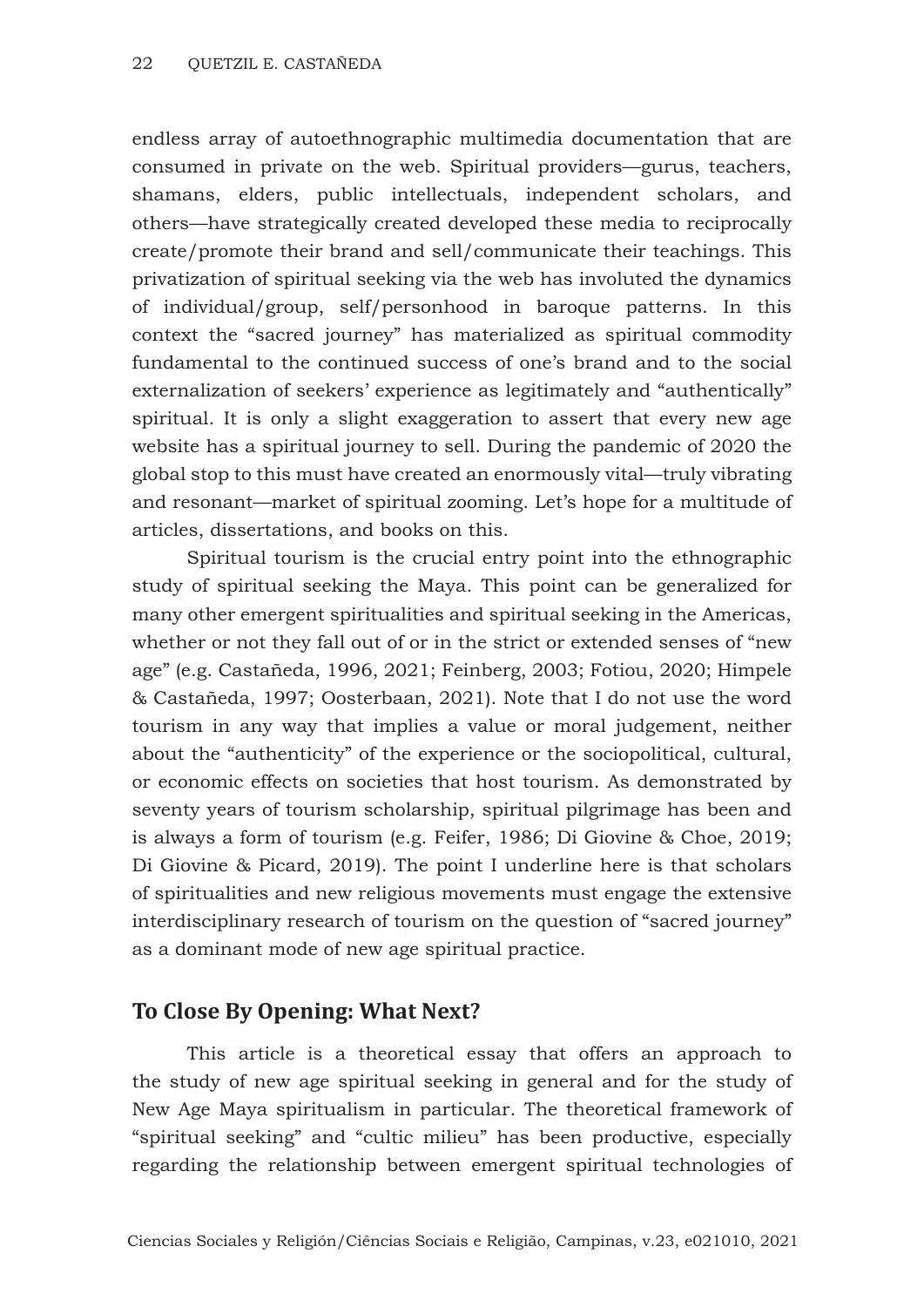subjectivity, forms of modernity, and capitalist logics of consumerism. The productivity of this paradigm of new age scholarship is premised on the theoretical move that de-prioritizes cults and NRM as the focalization of investigation; this has allowed for the society of seekers/seeking binary to become the privileged analytical object. In the present moment, however, it is time to now rethink how the analytical middle region of cults/NRM and cultural-religious communities can be reinstituted into the same theoretical and methodological frames of analysis. Towards, this objective, this article offers a preliminary vision of how to develop an ideal-types framework that can move toward a more comprehensive understanding of a fuller range of the heterological and heterogenous forms of religiosities and spiritualities, including new "old" religions, new age spiritualities, and other alternative modalities spiritual seeking. Prior typologies from the sociology of religion have argued that simple typologies are better than multi-dimensional. In contradistinction, the argument here is that we actually need more and better ethnographically tuned criteria versus less: models based on one attribute but with three options does not actually provide a fruitful ideal type paradigm. I argue that we need to build a full panoply of criteria in order to create analytical ideal types that are robust enough to address the global heterogeneity of phenomena. The framework I propose here is designed as a way to investigate the lived politics, political structures, and transcultural dynamics that undergird both the society of seekers and spiritual seeking that target cultural alterities. These are dimensions of our present modernity that have yet to be addressed in full frontal interrogation.

This article, further, identifies shortcomings to the society of seekers/seeking when this research paradigm is imported to situations and contexts of the Americas. I pointedly use this term to refer not just to Canada and the US or to "Latin" America, but to all American nations which are all marked by histories of colonialism and white settler colonization that have created a significantly different kinds of cultural heterogeneity and racial pluralities than in Europe. The field of new age spiritualities has tended to focus on Eurocentric traditions of spirituality, whether orthodox or heterodox Christianities or reinvented religiosities that were assimilated into Christianity, and thus do not offer the analytical tools and focalization for understanding seeking spirituality through the alterity of other cultures and communities marked by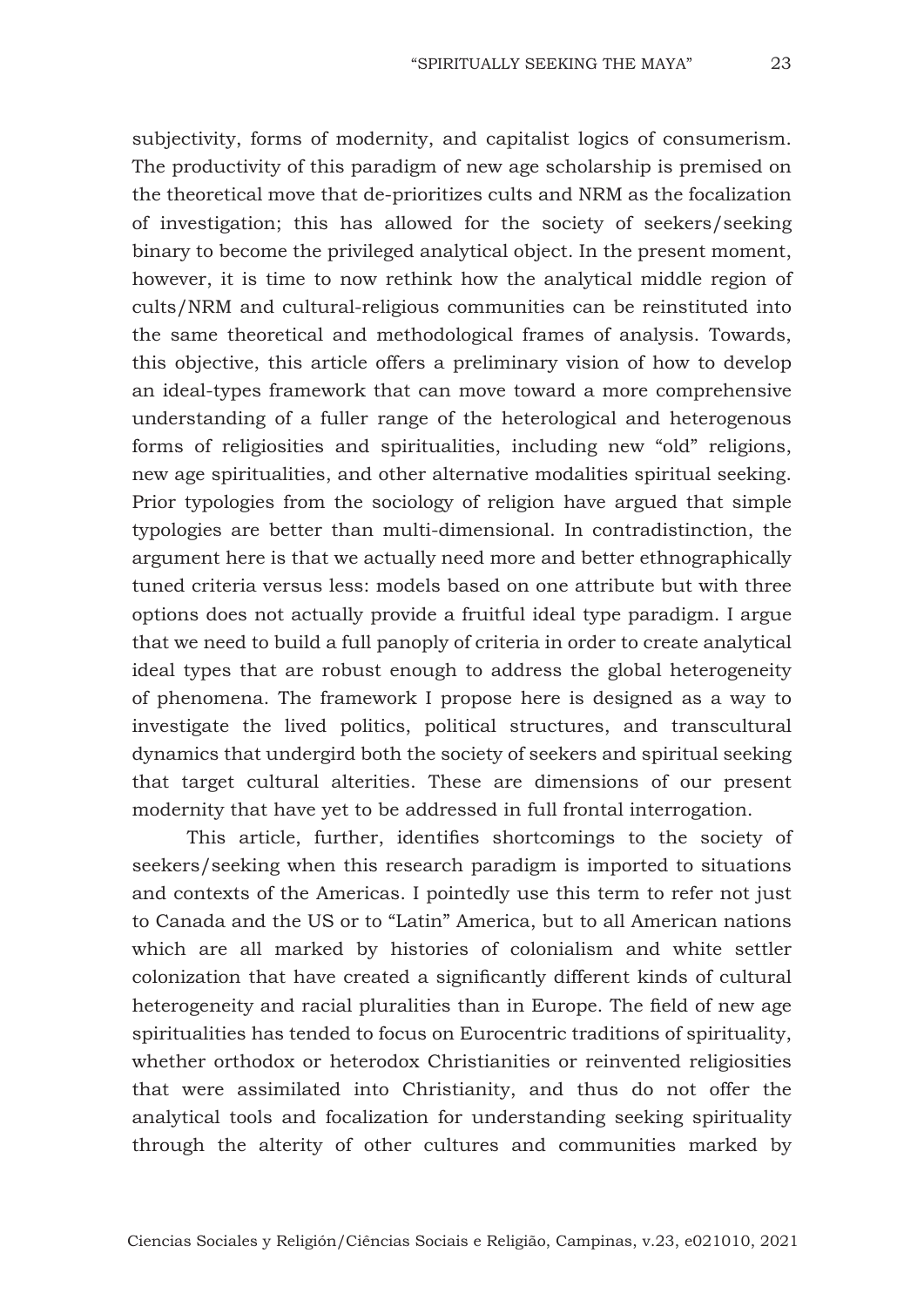racial-ethnic difference. What is missing, therefore, are analyses of the politics not only of cultural appropriation, but of processes of invention, innovation, syncretism, and hybridity that are based in transcultural dynamics. I do not propose an open and shut case of outing "white" or "plastic" shamanism: Rather, we need to develop analytical tools that attend to the dynamics of transcultural exchange between individuals and communities that are marked by differentials of culture, religious beliefs, race, politics, belonging, and access to economic benefits.

This article used the contradictory and confusing use of Maya and Mayan as a point of entry to illustrate the need to focus on these politics as well as to point to complications in the transcultural syncretism that inhabits new age spiritual seeking. The briefly discussed case of Hunbatz Men, as well as Ac Tah, illustrates the complexities of power and how persons of diverse backgrounds can invent successful spiritual cults that have no relationship to any prior historical tradition of a people. But, further, Hunbatz Men illustrates how Maya identified persons can invent forms of spirituality that satisfy the spiritual consumerism of transnational seeker-clients whose place of origin may be anywhere in the world.

Although the "society of seekers" approach purposefully deprioritized questions of cult and community, these are essential frames for the analysis of spiritual seeking of the alterity (of marginalized cultures and discriminated racial communities) as the target, motivation, means, and method of attaining the desired spiritual subjectivity. By drawing from and significantly extending established work in the sociology of religion on cult typologies, I offer questions of comparison and contrast by which to develop an analytical ideal types framework. This move, I suggest, is vital to a reorientation toward a decolonial approach to spiritualities as it brings into focus the politics of transcultural invention that lies at very soul of the phenomena under question. Such a framework can generate productive comparison and contrast of different emergent spiritualities and religiosities in the Americas and elsewhere. It can allow for ethnographically grounded analysis of why specific cultural others are targeted as sources and means of spirituality and how persons from these communities of alterity respond, engage, and propitiate spiritual seeking as well as reject it as another form neocolonial and capitalist imperialism.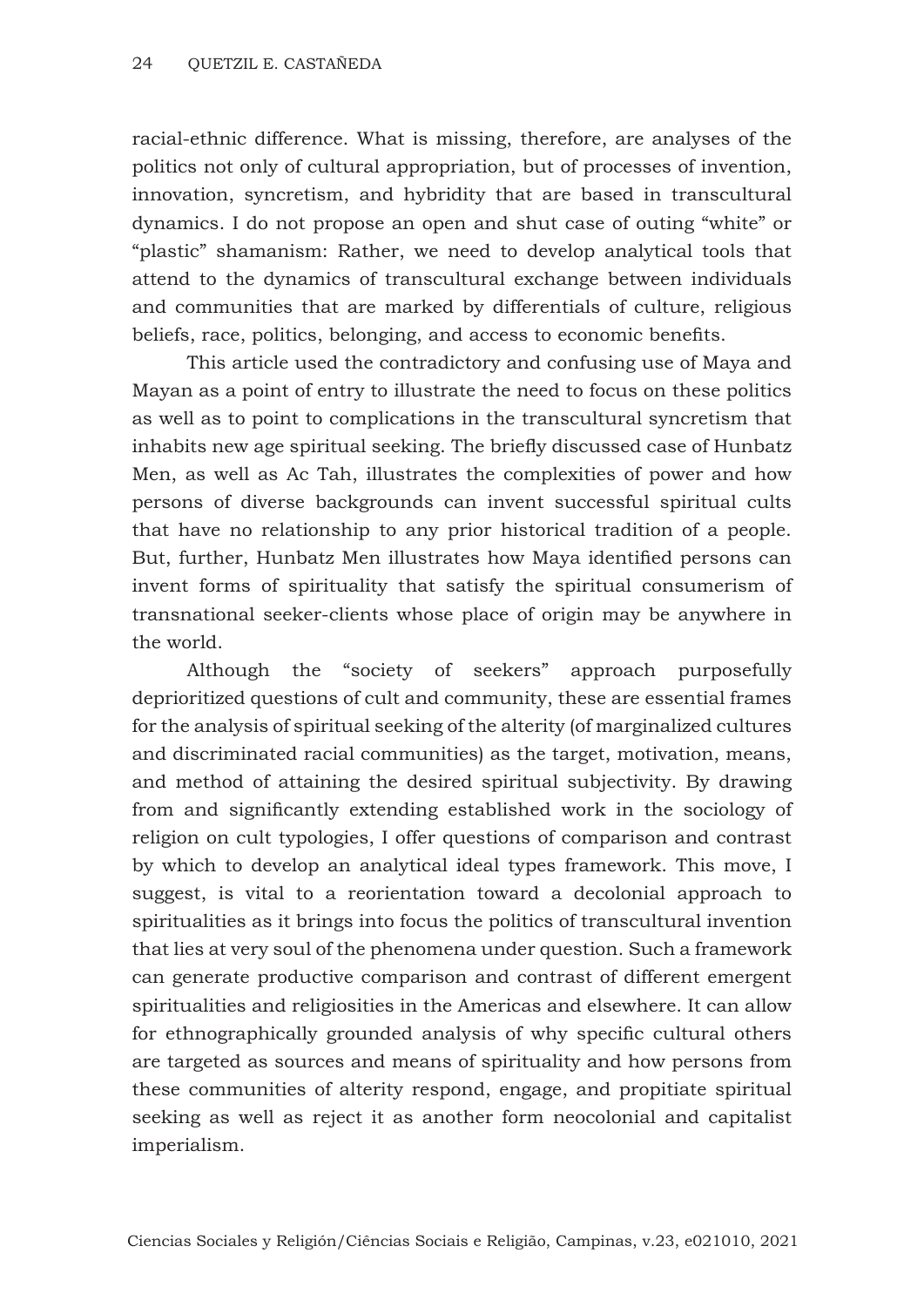#### **Bibliographical references**

AISSEN, Judith; ENGLAND, Nora C.; ZAVALA MALDONADO, Roberto (orgs.). *The Mayan Languages*. London: Routledge, 2017.

AC TAH. *The Night of the Last Katun*. Self-published by actah2012. Amazon, 2010.

\_\_\_\_\_\_. Ac Tah movimientos energéticos 2. In: YouTube video, published by nalalan1, November 10, 2011a. URL: < https://youtu.be/ qCqHBsEHRYI >.

. Ac Tah teaches movement based on Mayan Mysteries. In: YouTube video, published by SteppingintoFreedom, May 24, 2011. URL: < https://youtu.be/hp55OYPqiDI >.

ALDRED, Lisa. Plastic Shamans and Astroturf Sun Dances: New Age Commercialization of Native American Spirituality. In: *American Indian Quarterly,* v.24, n.3, pp. 329-352, 2000.

ARGÜELLES, José. *The Mayan Factor: Path Beyond Technology*. Rochester, VT: Bear & Company, 1987.

\_\_\_\_\_\_. *Surfers of the Zuvuya: Tales of Interdimensional Travel*. Second edition. Rochester, VT: Bear & Company, 1988.

\_\_\_\_\_\_. *The Arcturus Probe: Tales and Reports of an Ongoing Investigation*. Sedona: Light Technology Publishing, 1996.

\_\_\_\_\_\_. *Time and the Technosphere: The Law of Time in Human Affairs*. Rochester, VT: Bear & Company, 2002.

\_\_\_\_\_\_. *Manifesto for the Noosphere: The Next Stage in the Evolution of Human Consciousness*. Berkeley: North Atlantic Books, 2011.

ARVIGO, Rosita. *Sastun: My Apprenticeship with a Maya Healer.* San Franscisco: Harper, 1995.

AVENI, Anthony. *The End of Time: The Maya Mystery of 2012*. Boulder: Univeristy of Colorado Press, 2009.

AYORA-DÍAZ, Steffan Igor. Globalization, Rationality And Medicine: Local Medicine's Struggle For Recognition In Highland Chiapas, México.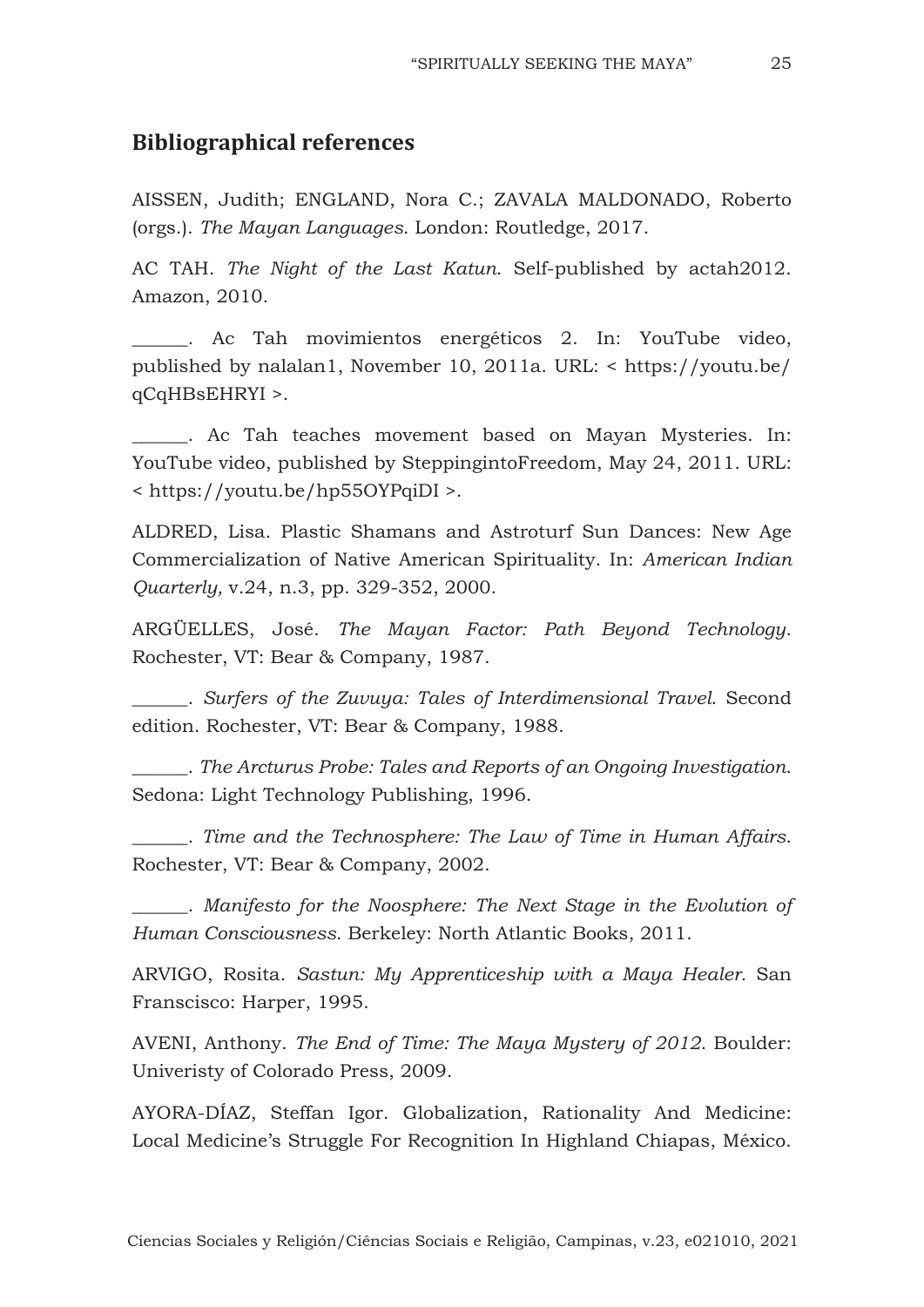In: *Urban Anthropology and Studies of Cultural Systems and World EconomicDevelopment*, v.27, n.2, pp. 165-195, 1998.

\_\_\_\_\_\_. Imagining Authenticity in the Local Medicines of Chiapas, México. In: *Critique of Anthropology*, v.20, n.2, pp. 173-190, 2000.

BAINBRIDGE, William Sims; STARK, Rodney. Cult Formation: Three Compatible Models. In: DAWSON, Lorne L. (org.). *Cults and New Religious Movements: A Reader.* New Blackwell Publishing Ltd., pp. 59-70, 2003.

BERNSTEIN, Anya. *In Pursuit of the Siberian Shaman*. Waterton, MA: Documentary Educational Resources, 2006.

BEYYETTE, Bethany J.; LE COUNT, Lisa (orgs.) *The Only True People: Linking Mayan Identities Past and Present*. Boulder: University of Colorado Press, 2017.

BHAMBRA, Gurminder K.; HOLMWOOD, John. *Colonialism and Modern Social Theory*. London: Polity Press, 2021.

BROWN, Michael F. *Who Owns Native Culture?* Cambridge: Harvard University Press, 2003.

BRYANT, Baird. *Father Sun Speaks*. A Solar Kin Production, 1995.

CAMPBELL, Lyle; KAUFMAN, Terrence. Mayan Linguistics: Where Are We Now? In: *Annual Review of Anthropology*, n.14, pp. 187-98, 1985.

CAMPION, Nicholas. The 2012 Mayan calendar prophecies in the context of the western millenarian tradition*. In: Oxford IX International Symposium on Archaeoastronomy Proceedings IAU Symposium No. 278*, pp. 249-254, 2011.

CARLSEN, Robert S. *The War for the Heart and Soul of a Highland Maya Town.* Austin: University of Texas Press, 1997.

CARLSON, John B. Anticipating the Maya Apocalypse: What Might the Ancient Day-Keepers Have Envisioned for December 21, 2012? In: *Archaeoastronomy*, n.24, pp. 143-182, 2011.

CARLSON, John B.; VAN STONE, Mark. The 2012 phenomenon: Maya calendar, astronomy, and apocalypticism in the worlds of scholarship and global popular culture. In: *Oxford IX International Symposium on*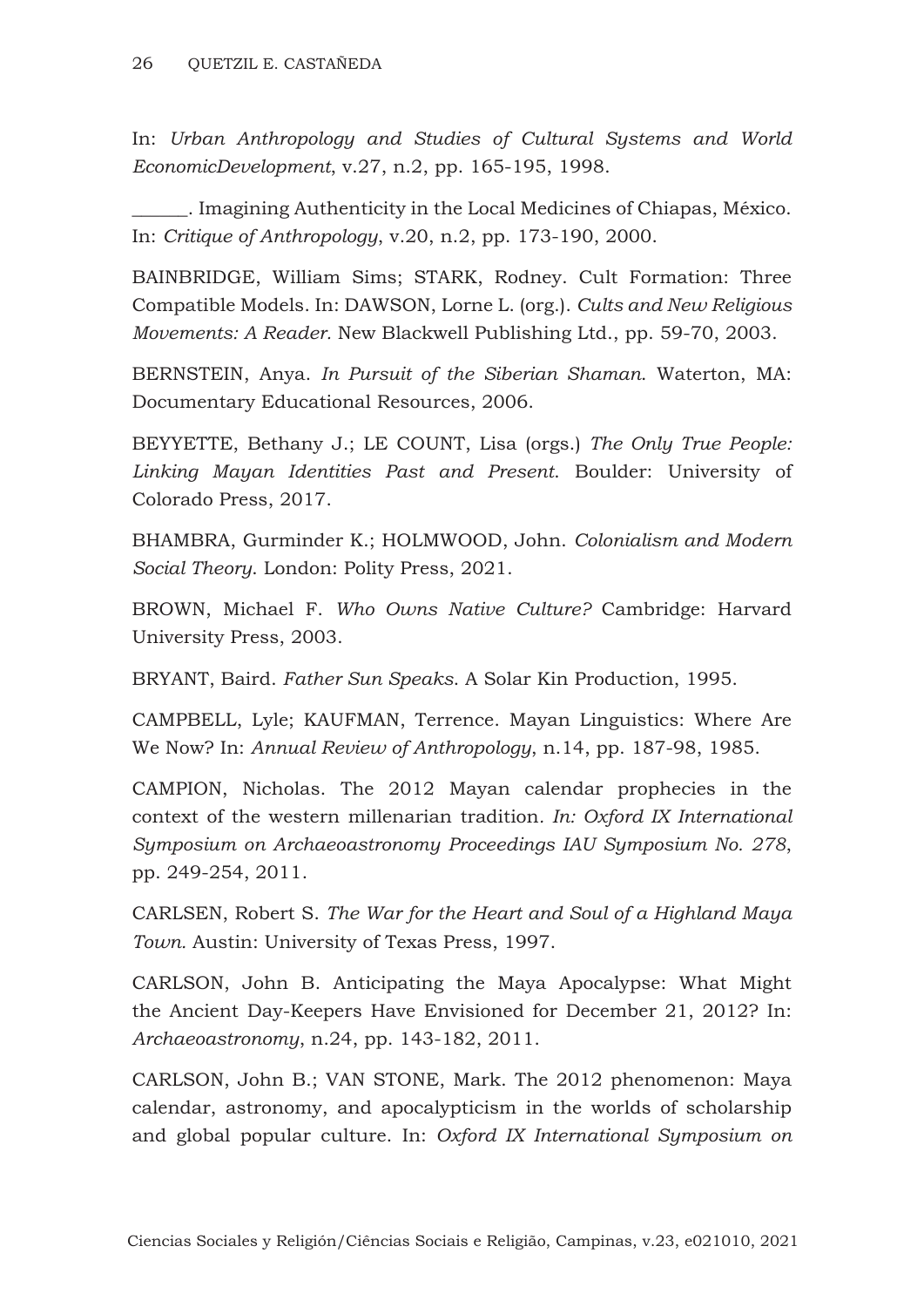*Archaeoastronomy Proceedings IAU Symposium No. 278* , pp. 178-185, 2011.

CASTAÑEDA, Quetzil E. *In the Museum of Maya Culture*. Minneapolis: University of Minnesota Press, 1996.

\_\_\_\_\_\_. We Are Not Indigenous!: An Introduction to the Maya Identity of Yucatán. In: *Journal of Latin American and Caribbean Anthropology*, v.9, n.1, pp. 36-63, 2005.

\_\_\_\_\_\_. Ideologies at War at Chichén Itzá: An Ethnography of a Tourism Destination. In: LEITE, Naomi M,; CASTAÑEDA, Quetzil E.; ADAMS, Kathleen M. (orgs.). *The Ethnography of Tourism: Edward Bruner and Beyond*. Lanham: Lexington Books, pp. 181-206, 2019.

CASTILLO COCOM, Juan A. It Was Simply Their Word: Yucatec Maya PRInces in YucaPAN and the Politics of Respect. In: *Critique of Anthropology,* v.25, n.2, pp. 131-155, 2005.

\_\_\_\_\_\_. Maya, Scenarios: Indian Stories In and Out of Contexts. In: *Kroeber Anthropological Society Papers,* n.96, pp. 13-36, 2007.

CHIPPINDQLE, Christopher. Stoned Henge: Events and Issues at the Summer Solstice, 1985. In: *World Archaeology,* v.18, n.1, pp. 38-58, 1986.

CHRISTENSON, Allen J. *The Burden of the Ancients: Maya Ceremonies of World Renewal from the Pre-Columbian Period to the Present*. Austin: University of Texas Press, 2016.

DAWSON, Lorna P. *Cults and New Religious Movements.* Oxford: Blackwell Publishers, Ltd., 2003.

\_\_\_\_\_\_. *Comprehending Cults: The Sociology of New Religious Movements*. Oxford: Oxford University Press, 2006.

DE CERTEAU, Michel. *The Practice of Everyday Life*. Berkeley: University of California Press, 1984a.

\_\_\_\_\_\_. The Scriptural Economy. In: DE CERTEAU, Michel. *The Practice of Everyday Life*. Berkeley: University of California Press, pp. 131-154, 1984b.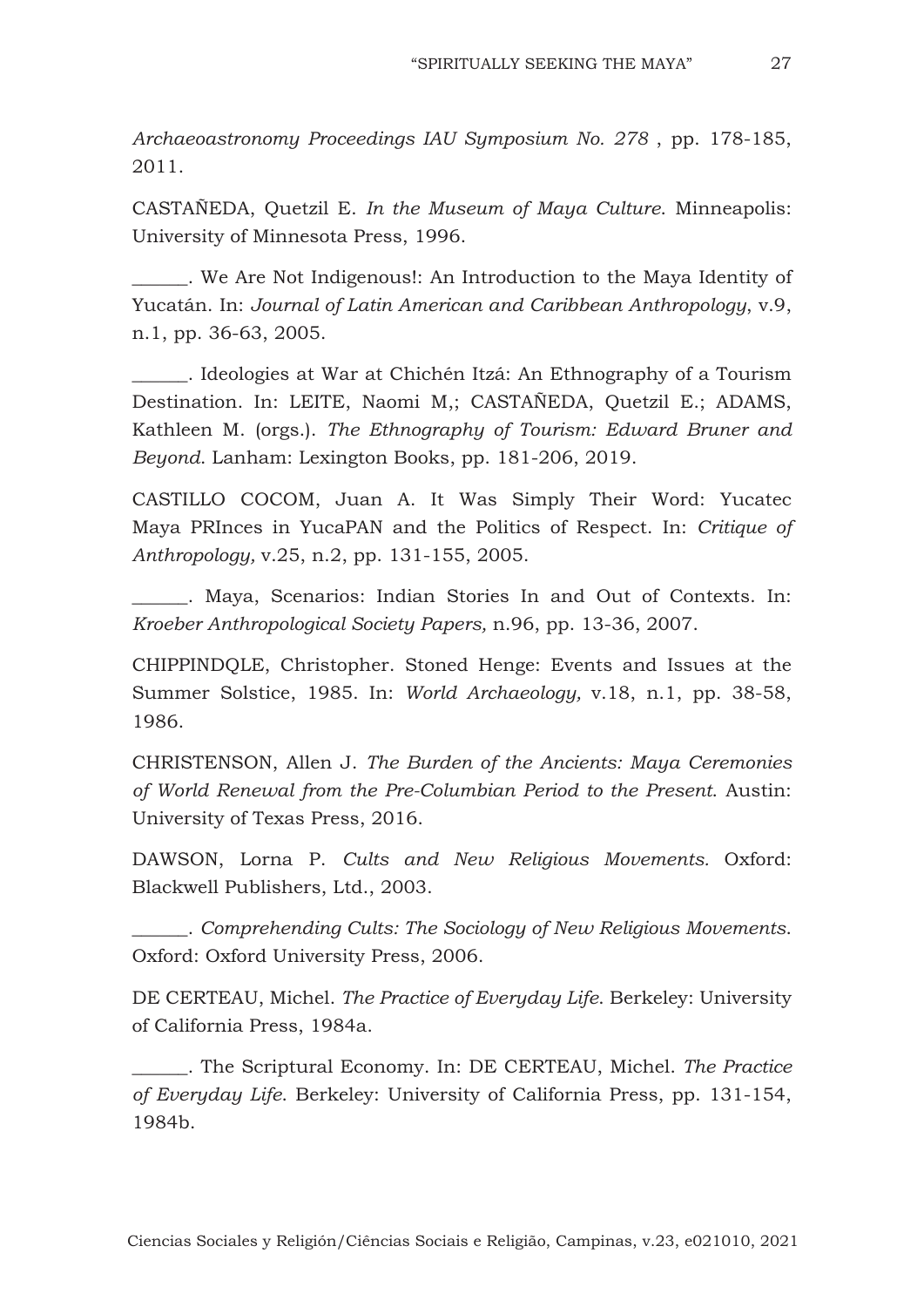\_\_\_\_\_\_. Ways of Believing. In: DE CERTEAU, Michel. *The Practice of Everyday Life*. Berkeley: University of California Press, pp. 177-198, 1984c.

DEUSS, Krystyna. *Shamans, Witches, and Maya Priests: Native Religion and Ritual in Highland Guatemala*. The Guatemalan Maya Centre, 2013.

DI GIOVINE, Michael A.; CHOE, Jaeyeon. Geographies of religion and spirituality: pilgrimage beyond the 'officially' sacred. In: *Tourism Geographies*, v.23, n.3, pp. 361-383, 2019.

DI GIOVINE, Michael A.; PICARD, David. *The Seductions of Pilgrimage*. London: Routledge, 2018.

FEINBERG, Benjamin. *The Devil's Book of Culture: Mushrooms, Caves, and History in the Sierra Mazateca*. Austin: University of Texas Press, 2003.

FINN, Christine. Leaving More Than Footprints: Modern Votive Offerings at Chaco Canyon Prehistoric Site. In: *Antiquity,* n.71, pp. 169-178, 1997.

FISCHER, Edward F. Cultural Logic Cultural Logic and Maya Identity: Rethinking Constructivism and Essentialism. In: *Current Anthropology*, n.40, pp. 473-500, 1999.

FISCHER, Edward F.; BROWN, R. McKenna. *Maya Cultural Activism in Guatemala*. Austin: University of Texas Press, 1996.

FITZGERALD, Garrett. Introduction to Decoloniality and the Study of Religion. In: *Contending modernities,* February 24 2020. Accessed June 5, 2021. < https://contendingmodernities.nd.edu/decoloniality/ introdecolonial/ >.

FEIFER, Maxine. *Tourism in History*. New York: Stein and Day, 1986.

FOTIOU, Evgenia. Shamanic Tourism in the Peruvian Lowlands: Critical and Ethical Considerations. In: *The Journal of Latin American and Caribbean Anthropology,* v.25, n.3, pp. 1-23, 2020.

FULLER, Robert C. *Alternative Medicine and American Religious Life*. Oxford: Oxford University Press, 1989.

\_\_\_\_\_\_. *Spiritual Not Religious: Understanding Unchurched America*. Oxford: Oxford University Press, 2001.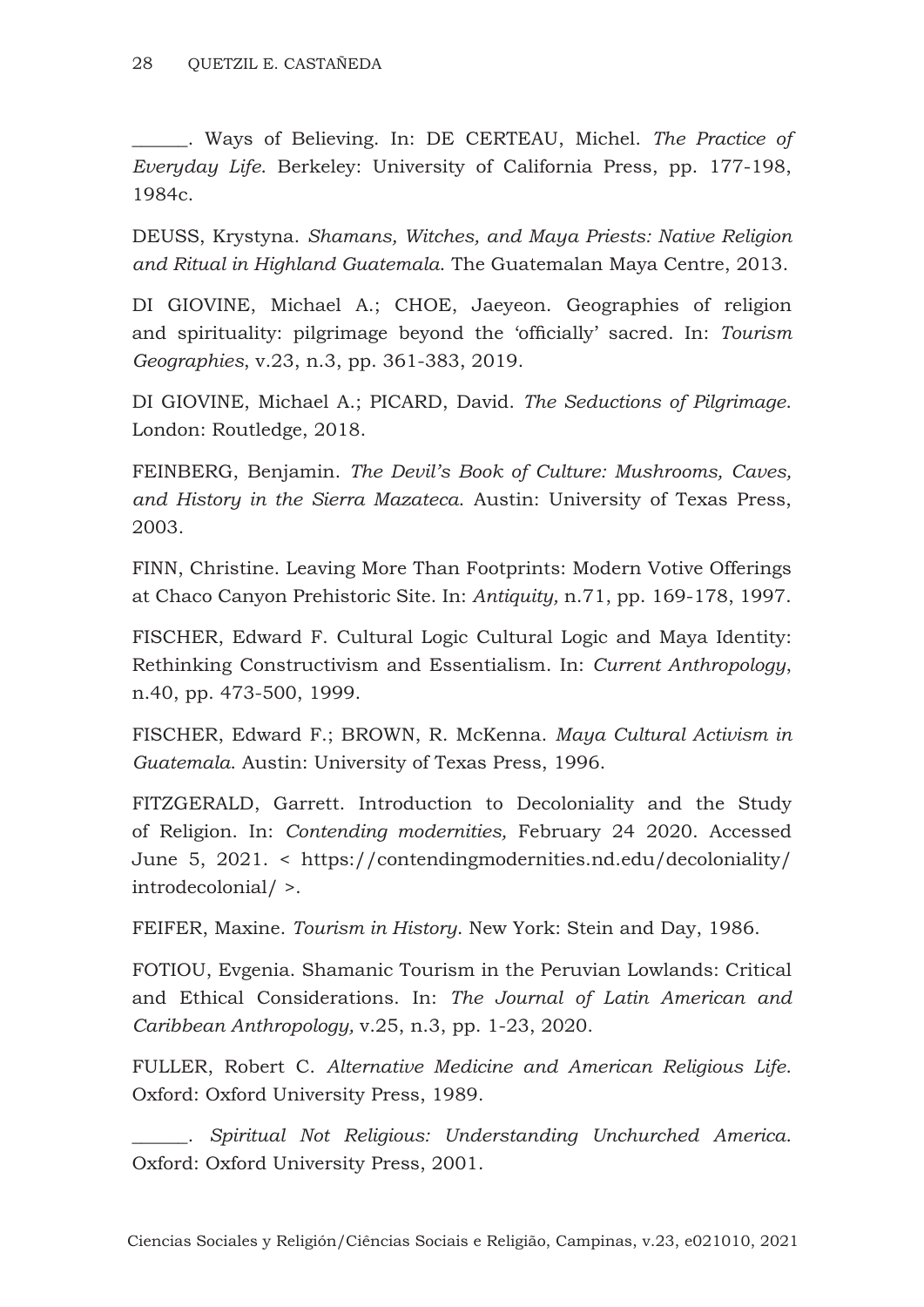FYKES, Jay Courtney. *Unknown Huichol: Shamans and Immortals, Allies against Chaos*. Lanham: AltaMira Press, 2011.

GABBERT, Wolfgang. Of Friends and Foes: The Caste War and Ethnicity in Yucatán. In: *Journal of Latin American and Caribbean Anthropology*, v.9, n.1, pp. 90-118, 2005.

GALLAGHER, Eugene V.; ASHCRAFT, W. Michael (orgs.). *Introduction to New and Alternative Religions in America,* Volumes 15. Westport, CT: Greenwood Press, 2006.

GONZÁLEZ, Gaspar Pedro; SITLER, Robert. *13 B'aktun: Mayan Visions of 2012 and Beyond*. Berkeley: North Atlantic Books, 2010.

HAMMER, Olav; ROTHSTEIN, Mikael. *The Cambridge Companion to New Religious Movements*. Cambridge: Cambridge University Press, 2012.

HAWKINS, John P. *Religious Transformation in Maya Guatemala: Cultural Collapse and Christian Pentecostal Revitalization*. University of New Mexico Press, 2021.

HEELAS, Paul. *The New Age Movement The Celebration of the Self and the Sacralization of Modernity*. Oxford: Blackwell Publishers, Ltd, 1996.

\_\_\_\_\_\_. *Religion, Modernity and Postmodernity*. Oxford: Blackwell Publishers, Ltd, 1998.

\_\_\_\_\_\_. *Spiritualities of Life: New Age Romanticism and Consumptive Capitalism.* Oxford: Blackwell Publishers, Ltd, 2008.

HERNÁNDEZ REYNA, Miriam; CASTILLO COCOM, Juan A. Ser o no ser indígena: Oscilaciones identitarias dentro de la interculturalidad de Estado en México. In: *Journal of Latin American and Caribbean Anthropology*, v.26, n.1, pp. 147-171, 2021.

HIMPELE, Jeffrey, CASTAÑEDA, Quetzil E. *Incidents of Travel in Chichén Itzá*. Watertown, MA: Documentary Educational Resources, 1997.

HOOPES, John W. *A History of 2012*. Unpublished manuscript.

\_\_\_\_\_\_. A critical history of 2012 mythology. In: RUGGLES, Clive L. N. (org.). *Oxford IX International Symposium on Archaeoastronomy Proceedings IAU Symposium* No. 278, pp. 240-248, 2011a.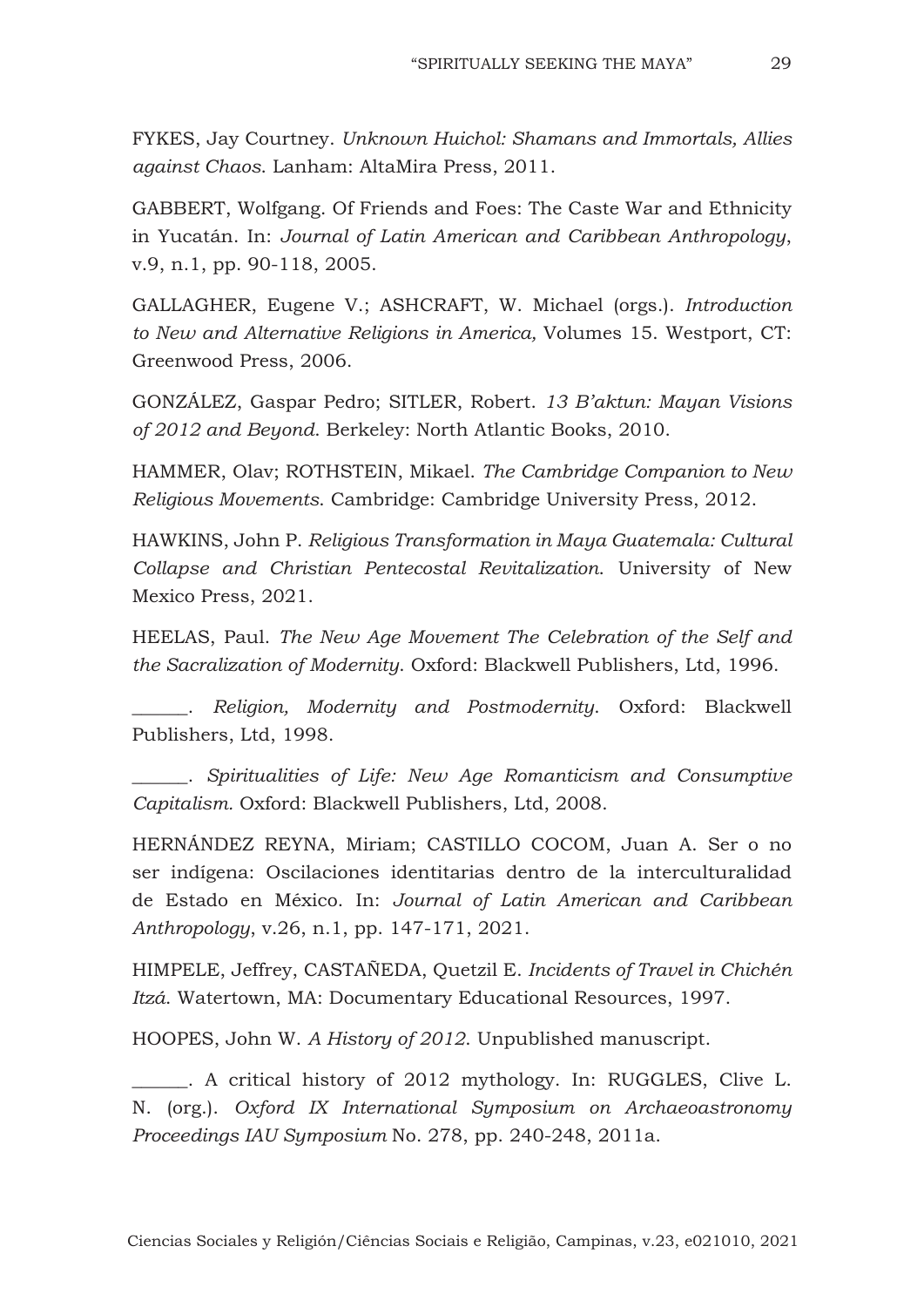\_\_\_\_\_\_. Mayanism Comes of (New) Age. In: GELFER, Joseph (org.). *2012: Decoding the Counterculture Apocalypse*. London: Equinox Publishing, pp. 38-59, 2011b.

\_\_\_\_\_\_. New Age Sympathies and Scholarly Complicities: The History and Promotion of 2012 Mythology. In: *Archaeoastronomy,* n.24, pp. 183-205, 2011c.

HOSTELLTER, Uelli. Rethinking Maya Identity in Yucatan, 1500–1940. In: *Journal of Latin American and Caribbean Anthropology*, v.9, n.1, pp. 188-198, 2005.

JENNINGS, Willie James. *The Christian Imagination: Theology and the Origins of Race*. New Haven: Yale, 2010

KEHOE, Alice Beck. *Shamans and Religion*. Long Grove: Waveland Press, 2000.

LAZ, Danny. Mayan Historical Linguistics in a New Age. In: *Language and Linguistics Compass*, v.7, n.3, pp. 141-156, 2013.

LOVE, Bruce. *Maya Shamanism Today: Connecting with the Cosmos in Rural Yucatán*. Second, revised edition. San Francisco: Precolombia Mesoweb Press, 2012.

MESKELL, Lynn. Goddess, Gimbutas and 'New Age' Archaeology. In: *Antiquity*, pp. 74-86, 1995.

MEN, Hunbatz. *The 8 Calendars of the Maya: The Pleiadian Cycle and the Key to Destiny*. Rochester VT: Bear and Company, 2009.

\_\_\_\_\_\_. *Secrets of Mayan Science/Religion*. Rochester VT: Bear and Company, 1989.

MEN, Hunbatz; MARTIN, Lennie. *Maya Yok'Hah Workbook by Hunbatz Men: Awakening the Spirit of the Americas*. Xocchel, Yucatán, México: Cosmic Initiate University of Yok'hah Maya, 2020.

MIGNOLO, Walter D. *Local Histories/Global Designs: Coloniality, Subaltern Knowledges, and Border Thinking*. Princeton: Princeton University Press, 2012.

MIGNOLO, Walter D.; WALSH,Catherine E. *On Decoloniality: Concepts, Analytics, Praxis*. Durham: Duke University Press, 2021.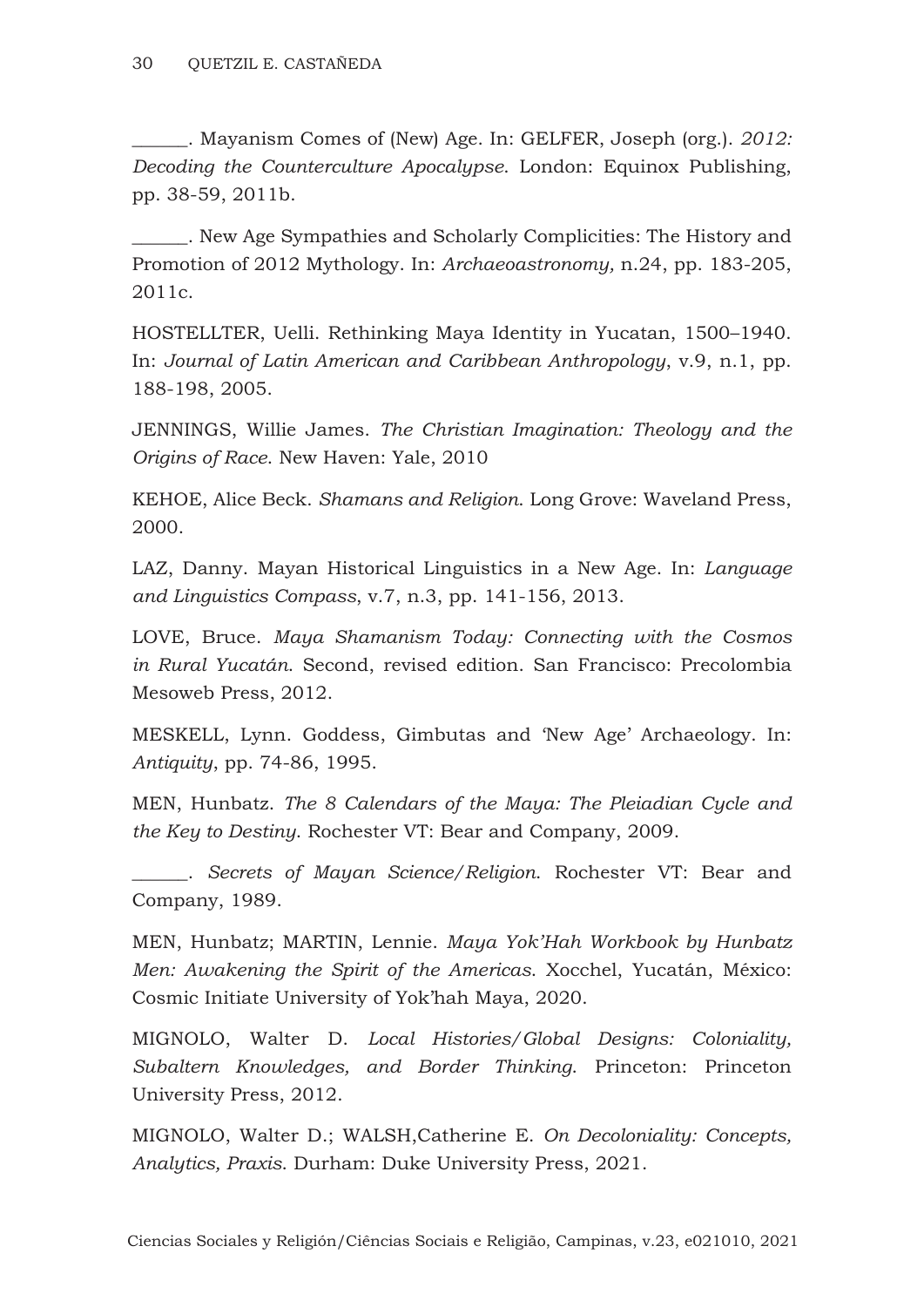MOLESKY-POZ, Jean. *Contemporary Maya Spirituality: The Ancient Ways Are Not Lost*. Austin: University of Texas Press, 2008.

MONTEJO, Victor D. *Maya Intellectual Renaissance: Identity, Representation, and Leadership*. Austin: University of Texas Press, 2005.

NEEDHAM, James; NEEDHAM, Mai. Mayan Prophesies–Ac Tah– the Waking Mayan. In *Blog: Stepping Into Freedom*. < http://www. steppingintofreedom.com/blog/mayan-prophesies---ac-tah---thewalking-mayan >. Accessed February 24, 2021.

NYE, Malory. Decolonizing the Study of Religion. In: *Open Library of Humanities,* v.5 n.1, p. 43, 2019.

OLIVER, Paul. *New Religious Movements: A Guide for the Perplexed*. London: Continuum International Publishing Group, 2012.

OOSTERBAAN, Martijn. Blessed Beats: Religious Profanation and Evangelical Syncretization from Samba to Carnaval Gospel. In: *The Journal of Latin American and Caribbean Anthropology*, v.26, n.2, forthcoming, 2021.

PEARCE, Roy Harvey. *Savagism and Civilization: A Study of the Indian and the American Mind*. Berkeley: University of California Press, 1988.

PIKE, Sarah M. *New Age and Neopagan Religions*. New York: Columbia University Press, 2004.

PINCHBECK, Daniel. *2012: The Return of Quetzalcoatl*. TarcherPerigee, 2007.

\_\_\_\_\_\_. *2012 Revisited: Prophecy and Transformation at the End of Time*. Self published, 2019.

PITARCH, Pedro. The Political Uses of Maya Medicine: Civil Organizations in Chiapas and the Ventriloquism Effect. In: *Social Analysis*, v.51, n.2, pp. 185-206, 2007.

REDDEN, Guy. The New Age: Towards a Market Model. In: *Journal of Contemporary Religion* v.20, n.2, pp. 231-246, 2005.

RESTALL, Matthew. Maya Ethnogenesis. In: *Journal of Latin American and Caribbean Anthropology*, v.9, n.1, pp. 64-89, 2005.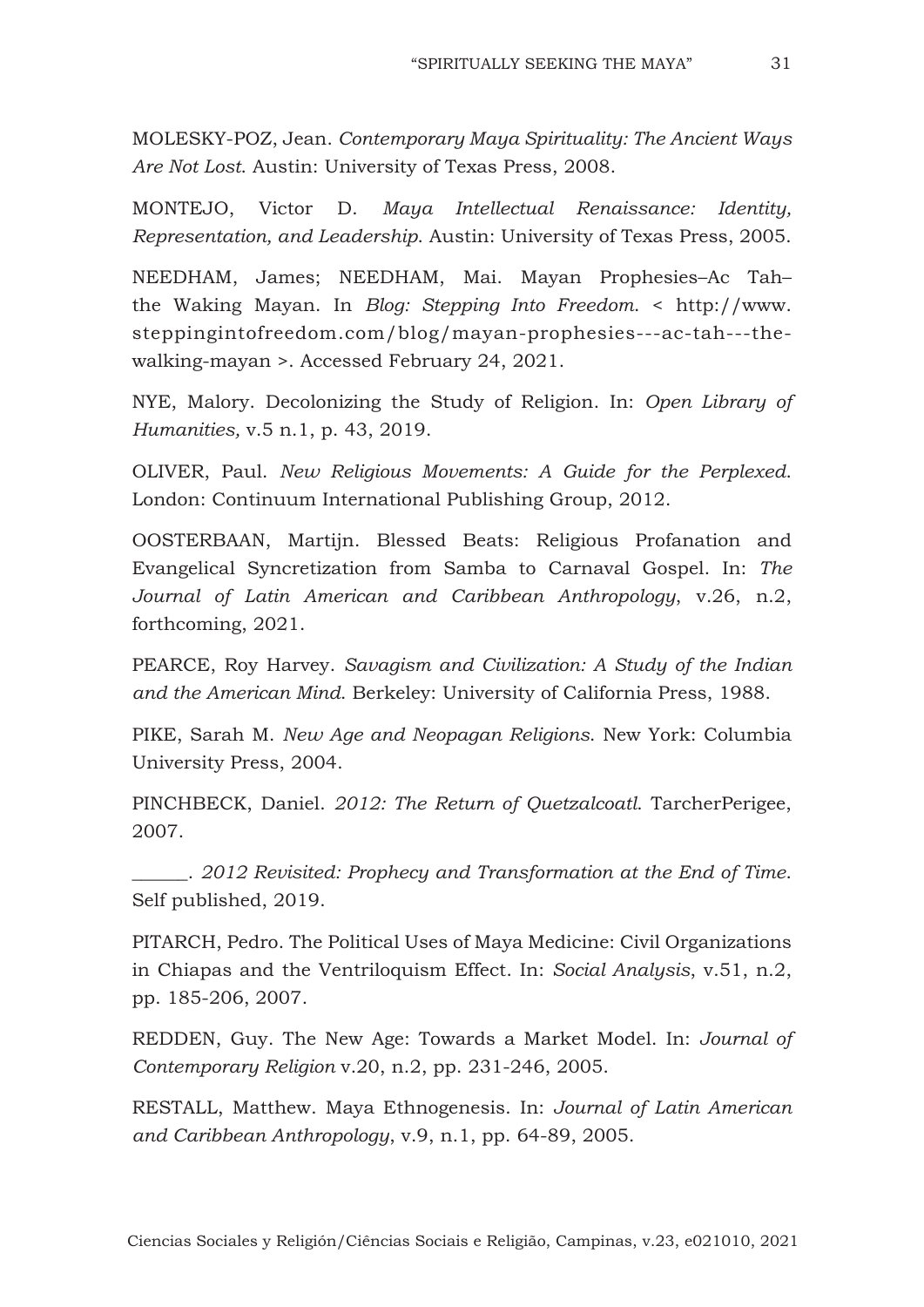RESTALL, Matthew; GABBERT, Wolfgang. Maya Ethnogenesis and Group Identity in Yucatán, 1500-1900. In: BEYYETTE, Bethany J.; LE COUNT, Lisa (orgs.). *The Only True People: Linking Maya Identities Past and Present*. Boulder: University of Colorado Press, pp. 91-131, 2017.

RESTALL, Matthew; SOLARI, Amara. *The Maya: A Very Short Introduction*. Oxford: Oxford University Press, 2020.

\_\_\_\_\_\_. *2012 and the End of the World: The Western Roots of the Maya Apocalypse*. Lanham: Rowman & Littlefield Publishers, 2011.

SITLER, Robert; GONZÁLEZ, Gaspar Pedro. *The Living Maya: Ancient Wisdom in the Era of 2012*. Berkeley: North Atlantic Books, 2010*.*

SOSA, John Robert. *The Maya Sky, The Maya World: Symbolic Analysis of Yucatec Maya Cosmology*. Ph.D. dissertation, Department of Anthropology, State University of New York at Albany, 1985.

TAYLOR, Sarah. *On Being Maya and Getting By: Heritage Politics and Community Development in Yucatán*. Louisville: University Press of Colorado, 2018.

TEDLOCK, Barbara. *Time and the Highland Maya*. Revised Edition. University of New Mexico Press, 1991.

TERESI, Dick. *Lost Discoveries The Ancient Roots of Modern Science – from the Babylonians to the Maya*. New York: Simon & Schuster, 2002.

TRAVEL BASECAMP, *Experiencing The Temazcal Ritual With A Shaman In México*. Published April 21, 2015.

WALLIS, Roy. Three Types of New Religious Movement. In: DAWSON, Lorne L. (org.). *Cults and New Religious Movements: A Reader*. New Blackwell Publishing Ltd., pp. 36-58, 2003.

WAGNER, Roy. *The Invention of Culture*. Chicago: University of Chicago Press, 1975.

WARREN, Kay B. *Indigenous Movements and Their Critics: Pan-Maya Activism in Guatemala*. Princeton: Princeton University Press, 1998.

WATANABE, John M.; FISCHER, Edward F. (orgs.). *Pluralizing Ethnography: Comparison and Representation in Maya Cultures, Histories,*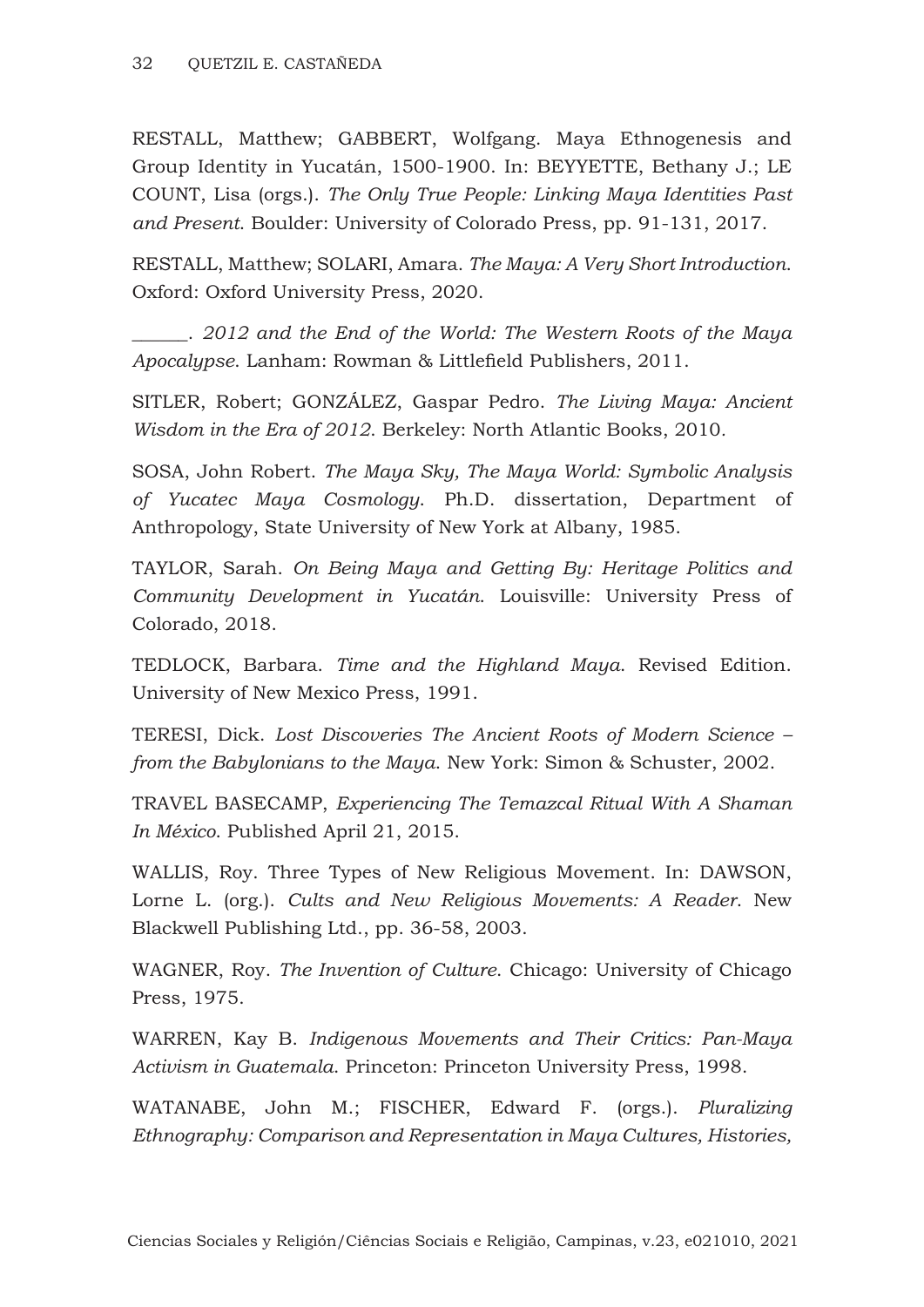*and Identities*. Santa Fe: School for Advanced Research Advanced Seminar Series, 2004.

WERNITZNIG, Dagmar. *Going Native or Going Naive?: White Shamanism and the Neo-Noble Savage*. University Press of America, 2003.

Contemporary Shamanism. In: GALLAGHER, Eugene; ASHCRAFT, W. Michael (orgs.). *Introduction to New and Alternative Religions in America, Volume 3: Metaphysical, New Age, and Neopagan Movements.* Westport, CT: Greenwood Press, pp. 149-160, 2006.

WHITESIDES, Kevin A. 2012 Millennialism Becomes Conspiracist Teleology Overlapping Alternatives in the Late Twentieth Century Cultic Milieu. In: *Nova Religio: The Journal of Alternative and Emergent Religions,* v.19, n.2, pp. 30-48, 2015.

. The Highest Common Factor Heterodox Archaeology and the Perennialist Milieu. In: *Nova Religio: The Journal of Alternative and Emergent Religions*, v.22, n.4, pp. 27-43, 2019.

WHITESIDES, Kevin A.; HOOPES, John W. Mythology and Misrepresentations: A Response to Jenkins. In: *Zeitschrift für Anomalistik,* n.14, pp. 63-68, 2014.

 $\blacksquare$ . Seventies Dreams and 21<sup>st</sup> Century Realities: The Emergence of 2012 Mythology. In: *Zeitschrift für Anomalistik*, n.12, pp. 50-74, 2012.

VAN STONE, Mark L. *2012 Science and Prophecy of the Ancient Maya*. Tlacaelel Press, 2010.

VIVANCO, Luis A. Performative Pilgrims and the Shifting Grounds of Anthropological Documentary. In: PLATE, S. Brent (org.). *Representing Religion In World Cinema Filmmaking, Mythmaking, Culture Making*. New York: Palgrave, pp 159-180, 2003.

YOUNTAE, An. A Decolonial Theory of Religion: Race, Coloniality, and Secularity in the Americas. In: *Journal of the American Academy of Religion,* v.88, n.4, pp. 947-980, 2020.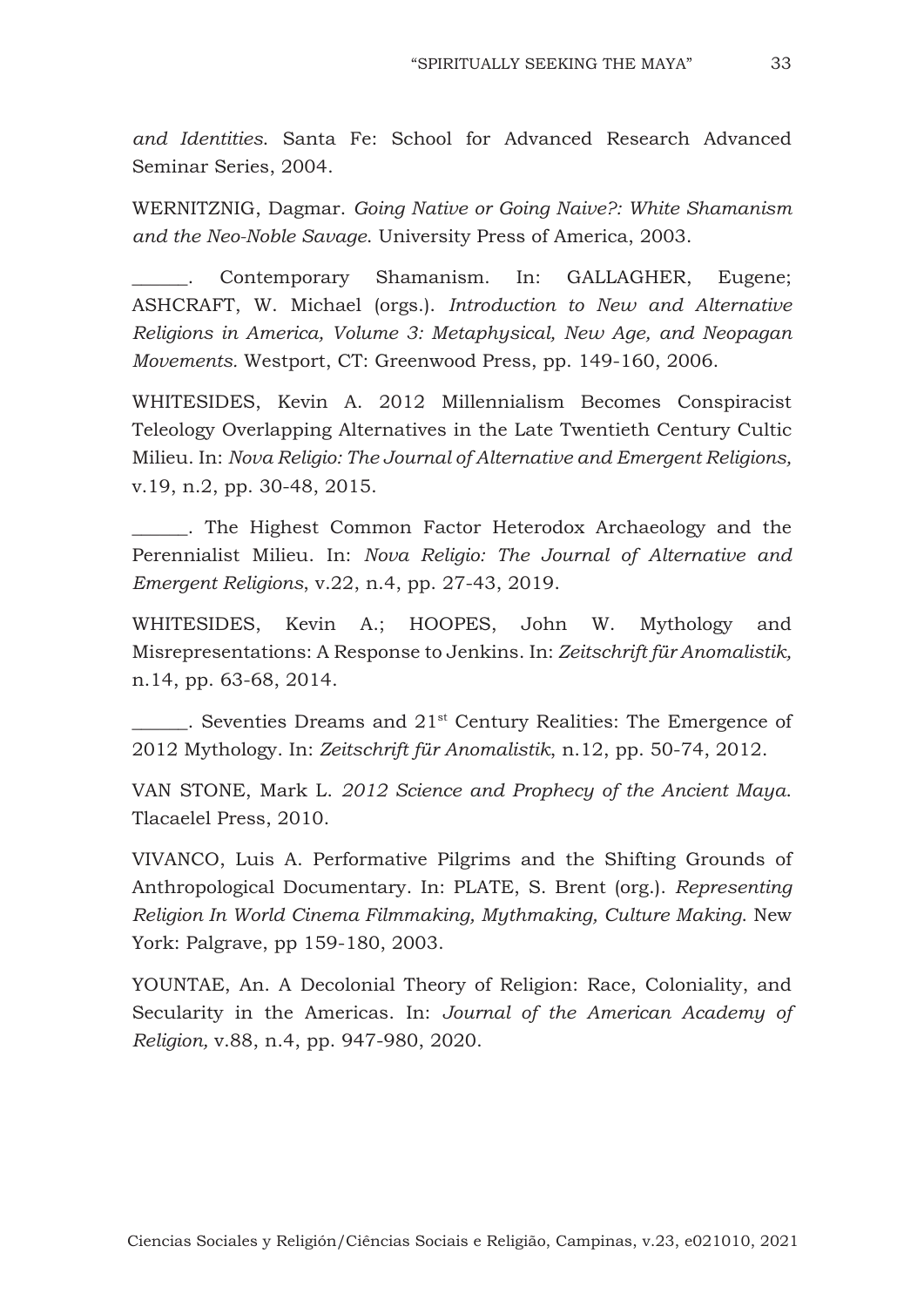### **Notes**

<sup>1</sup> I use spiritualist in a generic anthropological sense of a person seeking spirituality. I do not mean or reference the restricted sense of a believer/ practitioner of spiritist beliefs that is common to the field of religious studies.

<sup>2</sup> I continue to use the word cult but stripped of pejorative connotations as it links up with the typological work on cults and helps to think through ideal types in relation to consumerism.

<sup>3</sup> I sidestep the debate about whether the proliferation of emergent spiritualities and religiosities are *sensu strictu* "new age" or "alternative." I use new age as cultic milieu and movement and thus alternative spiritualities that are not strictly speaking millenarian are included in this comprehensive purview just as much as traditional religiosities.

4 The terms transculturation and transcultural, like syncretism, are concepts with complicated, dense, and often contradictory meanings that require lengthy discussion. This is not the goal of this article; thus, I ask the reader not to be distracted by the generic, fluid use to which I put these concepts.

<sup>5</sup> I do not use spiritualism in the specific meaning of spiritualist or spiritist beliefs and organizations. Instead, spiritualsm is used in the sense of the general, philosophical idea of an ultimate immaterial reality that is expressed through beliefs and practices, which in turn articulate the inner being and value of humans.

6 One might dismiss this by pointing to say volumes 3, 4, and 5 of Gallagher and Ashcraft's (2006) massive reference work. Close inspection, however, of the contents reveals relatively little discussion of seeking cultural alterity and forms of "mixing" that are constitutive of the Americas.

 $7$  There are a number of websites that inform wider publics on this and related points: See < http://www.osea-cite.org/program/maya\_or\_mayans.php > ; < https://www.mayatraditions.org/maya-vs-mayan-by-laura-martin-ph-d/ >.

8 I purposefully refer to US nationality with "US" not "American" as I use the latter to underscore my use of this term in the hemispheric sense. Guatemalans are also Americans.

9 There is a duplicity in the concept of "civilization" and its application that often precludes thinking and understanding (in common discouse and popular audiences) that Maya civilization continues in existence and vibrancy in analogous ways as "Western" civilization. My statement seeks to provoke questioning these assumptions beyond this article.

<sup>10</sup> See < https://www.innertraditions.com/author/hunbatz-men > (Accessed May 29, 2021). It is impossible to fully interrogate either Maya identity or Hunbatz Men's claims of being Maya/Mayan in this article. For Hunbatz's "teachings" see Men (1989, 2009) and Men and Martin (2020).

 $11$  Tedlock argues that the daykeepers are hybrid or mixed "priest-shamans" in terms of sociological roles and positions. Daykeepers (or ahk'ij) and "motherfathers" are fully integrated in the established religious hierarchy to attend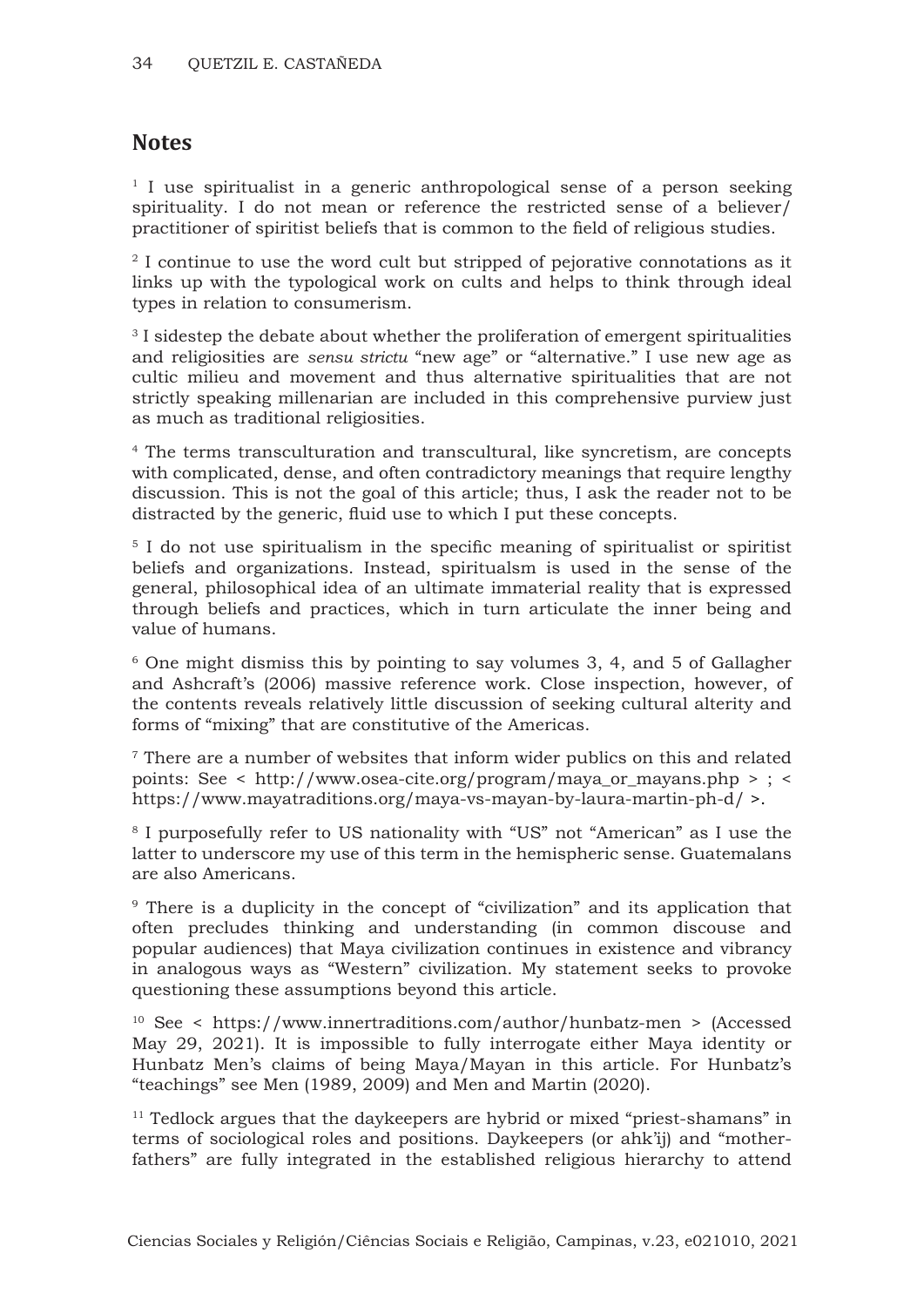to the community and also do private divination as well as spiritual healings. While there is extensive and ongoing debate on shamanism (e.g. Kehoe, 2000; Wernitznig, 2003, 2006), I insist on the significance of one diagnostic: The presence or absence of trance and associated ritual performance of such ASC. In other words, because Maya healers and ritual specialists who serve individuals and communities, regardless of the corporate-institutionalized organization, do not use ASC, only prayer, it is only a racialized stereotyping that allows for these to be called "shamans" and for this idea to be propogated in popular cultures of the Americas as common-sense. Love (2012) is a unique example that contradicts the near complete agreement in the anthropology of Yucatán to call Maya healers and ritual specialists hmèen and to eschew the label of "shaman" as inappropriate and inaccurate (e.g. Arvigo, 1994; Sosa, 1985).

<sup>12</sup> See also Ayora-Díaz (1998, 2000), Christenson (2016), Deuss (2013), González and Sitler (2010), Hawkins (2021), Molesky-Poz (2008), Pitarch (2007), Sitler and González (2010) on ways in which Maya persons who are specialists in Maya healing, ritual, or religion turn away from attending to the communities in which they have a sanctioned role in order to attend to foreign tourists seeking Maya spirituality.

<sup>13</sup> On Maya identity in Yucatán and generally see Castañeda (2005), Castillo Cocom (2005, 2007), Hernández Reyna and Castillo Cocom (2021), Montejo (2005), Fischer (1999), Fischer and Mckenna-Brown (1996), Restall (2005), Restall and Gabbert (2017), Restall and Solari (2020), Warren (1998).

<sup>14</sup> This autobiographic novel or "experiential" narrative is a parodic rewriting and critique of Carlos Castaneda's *Conversations with Don Juan* that both dismisses "shamanism" as opposed to a gnostic approach and discards Eurocentric religiosities by subsuming gnosticism and gnostic keyword concepts to the "Mayan" theology and terminology he has invented.

<sup>15</sup> I first met Hunbatz Men at the Hotel Misión (now under new ownership as the Hotel Chichén Itzá), Pisté, Yucatán, where his 1988 equinox pilgrimage tour group overnighted. At that time he was unable to sustain a conversation with me in Maya. See Bryant (1995), Himpele and Castañeda (1997), and Vivanco (2003) on the Chichén equinox as a new age Maya event.

16 < https://myemail.constantcontact.com/Speak-With-Mayan-Spiritual-Leader-Ac-Tah-on-December-7.html?soid=1102532372455&aid=k8vHhQ8\_ QVY > (Accessed June 5, 2021).

 $17$  It is impossible to enter into the thick debates about the status of the term Gnosticism. I gloss over these and use the word in the plural with lower case as a way to point to my position on this complicated set of issues.

> Recebido em: 01 de março de 2021 Aprovado em: 22 de maio de 2021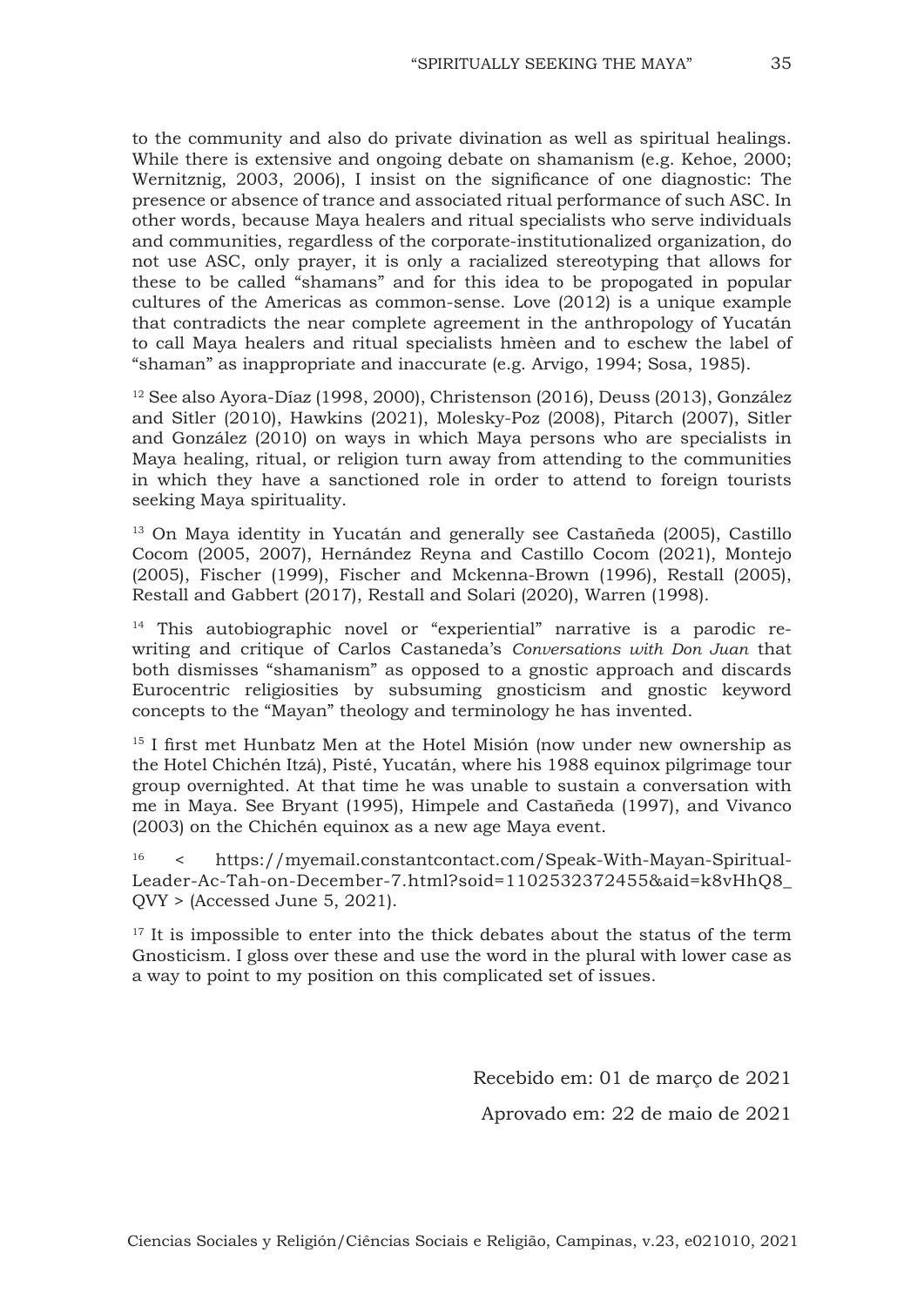## *"Buscando espiritualmente a los Mayas": hacia un enfoque decolonial de las espiritualidades mayas de la Nueva Era*

**Resumen:** Este artículo es un ensayo teórico que ofrece una aproximación al estudio de la búsqueda espiritual *new age* en general y al estudio del espiritualismo maya *new age* en particular. El marco teórico de la "búsqueda espiritual" y el "medio cultual" ha sido productivo, especialmente en lo que respecta a la relación entre las tecnologías espirituales emergentes de la subjetividad, las formas de la modernidad y las lógicas capitalistas del consumismo. Sin embargo, en este artículo se identifican las deficiencias de este paradigma de investigación: no proporciona ni el enfoque analítico ni las herramientas conceptuales para entender la búsqueda de la espiritualidad a través de la alteridad de otras culturas y comunidades marcadas por la diferencia racial-étnica. Así también, se explica el uso contradictorio y confuso de los mayas y las mayas como punto de entrada para ilustrar la necesidad de atender a los procesos transculturales y a las políticas de transculturación. A partir de trabajos establecidos en la sociología de la religión sobre tipologías de culto, ofrezco criterios para crear un marco analítico de tipos ideales que pueda comenzar a abordar cuestiones de política, intercambio transcultural y dinámica de búsqueda/comunidad, así como permitir una comparación y contraste productivos de diferentes espiritualidades y religiosidades emergentes en las Américas y en otros lugares. Los primeros pasos hacia el desarrollo de este marco de tipos ideales se presentan pensando en las cuestiones de establecer la búsqueda espiritual maya de la nueva era como objeto de estudio.

**Palabras clave:** Nueva Era; Cultos mayas; Teologias; Rituales; Experiencia

### *"Buscando espiritualmente os Maias": rumo a um enfoque decolonial das espiritualidades maias da Nova Era*

**Resumo:** Este artigo é um ensaio teórico que oferece uma abordagem ao estudo da busca espiritual da Nova Era em geral e, em particular, ao estudo do espiritualismo maia da Nova Era. O marco teórico da "busca espiritual" e do "*cultic milieu*" tem sido especialmente produtivo no que diz respeito à relação entre emergentes tecnologias espirituais de subjetividade, formas de modernidade e lógicas capitalistas de consumismo. No entanto, este artigo identifica deficiências nesse paradigma de pesquisa: ele não fornece o enfoque analítico ou as ferramentas conceituais para a compreensão da busca da espiritualidade por meio da alteridade de outras culturas e comunidades marcadas pela diferença étnico-racial. Este artigo aborda o uso contraditório e confuso do termo "Maia" como ponto de entrada para ilustrar a necessidade de se atentar aos processos transculturais e as políticas de transculturação.